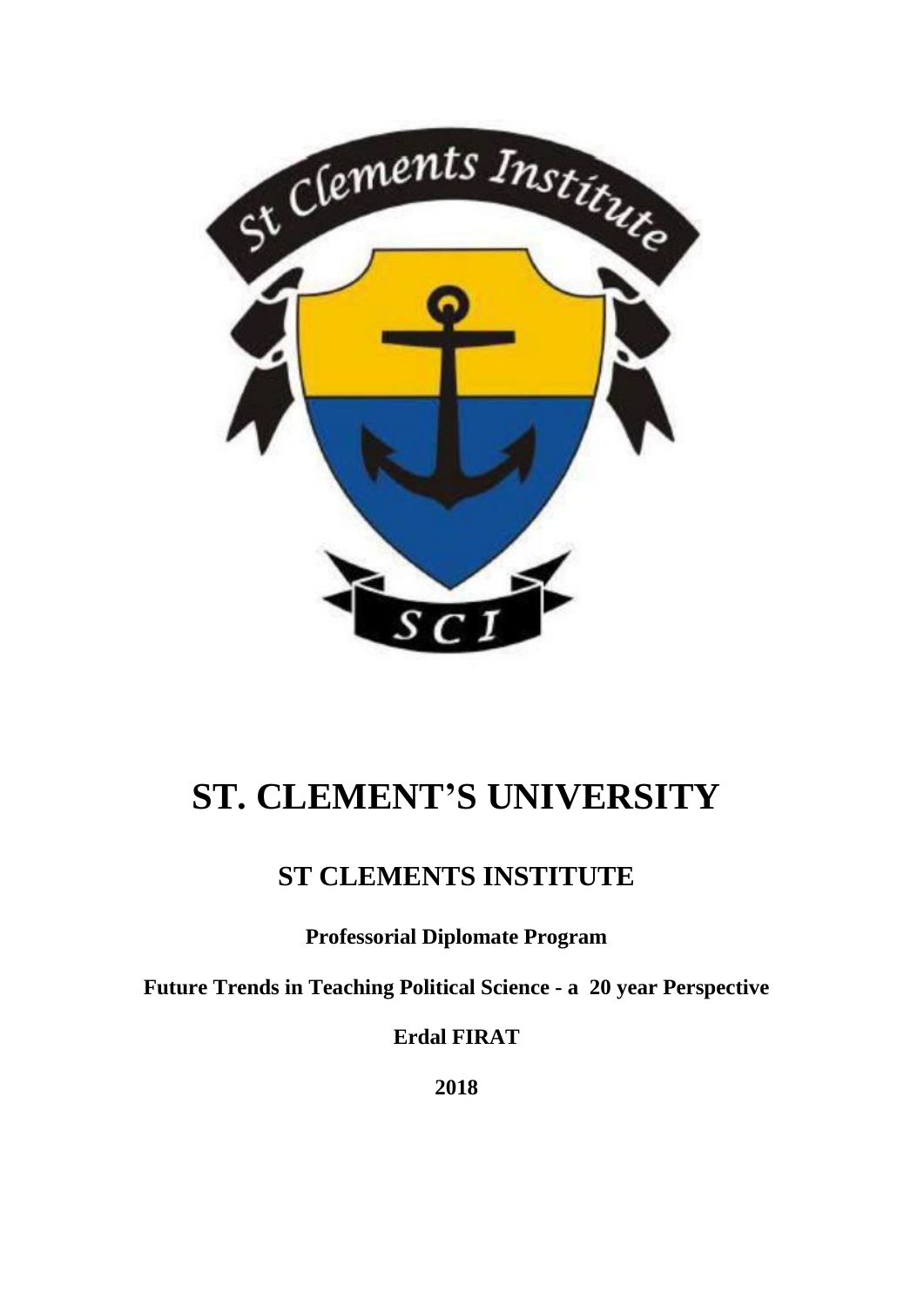#### **INTRODUCTION**

Today, the discipline of political science is shaped by the transition from classical colonialism to contemporary colonialism in a world founded on colonialism. In this process, the discipline of political science has been perceived as a task that is generally focused on administration and bureaucracy. Because, in particular, between 1945 and 1980, political science was seen as the only means of social development, the means of execution of state and state. For this reason, the need for an examination of policy discipline has emerged in order to get to know the state formation in the best way, to work effectively and to achieve social development.

The joint efforts made for political science have led to the emergence of universal laws. In a more general sense, such universal laws are used to formulate policy science. All of the efforts made to compare political science to natural sciences raise the impairment of default or actual laws from irreversible individual reasoning and the effects of irrelevant cultural circles over the normative values.

The emphasis on the political science has forced the state administration system to change within the scope of the new colonialism and a proposal has been made to suggest that "putting the integrity of the state and bureaucracy on an edge, seeing everything belonging to them as a business". As a result of this proposal, the new and alternative name in political science is "discipline of public administration".

Considering political science as a one-dimensional phenomenon may lead to the conceptual misrepresentation. Political science is closely related to political science, law and business administration are social sciences. Therefore, it seems very difficult to introduce a new mold by separating policy science from the different elements it contains.

The distinction between politics and management has brought with it a limit which limits the thought of political science. Because politics takes decisions and management takes decisions. The problem of seeing the science of politics as a tool rather than a discipline would be an appropriate approach to abolish the separation of politics and administration so that the situation or the situation can be removed.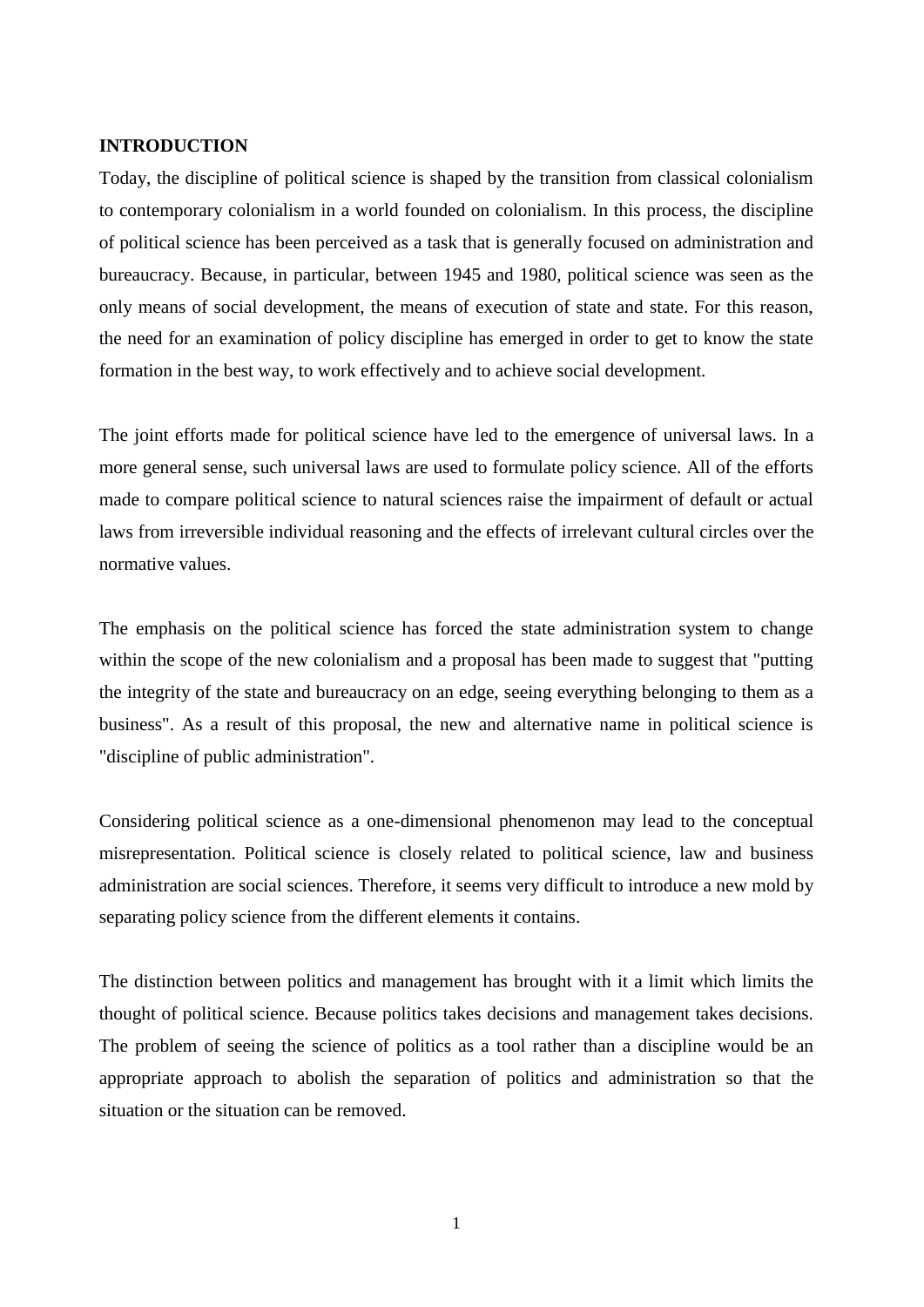In this study, a conceptual evaluation of the future of political science has been put into place. While examining the future of political science, it has been addressed the application of the New Policy, which can be called a new initiative in this field to emphasize the practicing identity of policy science. Nevertheless, a brief evaluation was made because of the importance of the bureaucracy that has become an inseparable part of the administration and, in some respects, the future of policy science. While discussing the scientific future of political science, scientific support has been sought from the concepts of civil policy and governance, which are practical applications. It has been tried to draw attention to the necessity of a transition from the understanding of classical policy consciousness to the understanding of civilized administration in the process of scientific evaluation of political science. This study examined the scientific history of policy science, cameralism, the understanding of New Political Science, bureaucracy and politics in the axis of public governance, and emphasized the necessity of shaping policy science with civilian policy understanding. In this context, the case of public governance is considered both a target and a tool.

#### **SCIENTIFIC BRIEF HISTORY OF POLITICAL SCIENCE**

The history of the development of management science as a special science is based on the 17th century development council's "Cameralism" and "Political Science" studies. In 1729, however, official work began with the appointment of two university professors to conduct research on the subject in Prussia. However, in 1656 Veit Ludwig von Seckendorff was regarded as the first administrative scientist because of the publication "Teutsche Fürstenstaat" or "German Principality". Seckendorff has limited the topics that he has examined to be relevant to the management of small states. Because it considers the Seckendorff research as an attempt to exceed the uniqueness of everyday practice. However, the French author Delamare displayed a similar situation with his work "Traité de la Police" (1703-1738) or "Treatise on Polity". Delamare studied politics as a science under a principality. Both works are considered as a basic compilation in terms of giving historical, practical and legal information about the process of state administration and as contemporary scientific works according to the conditions of the period.

18th century scientists like Justi and Sonnenfels have approached the subject more theoretically. Justi and Sonnenfels have based their arguments on the theory of contract as the starting point of their work and have argued that the king or the prince must be able to peace through his administration or politics: "State administration deals with the organizational form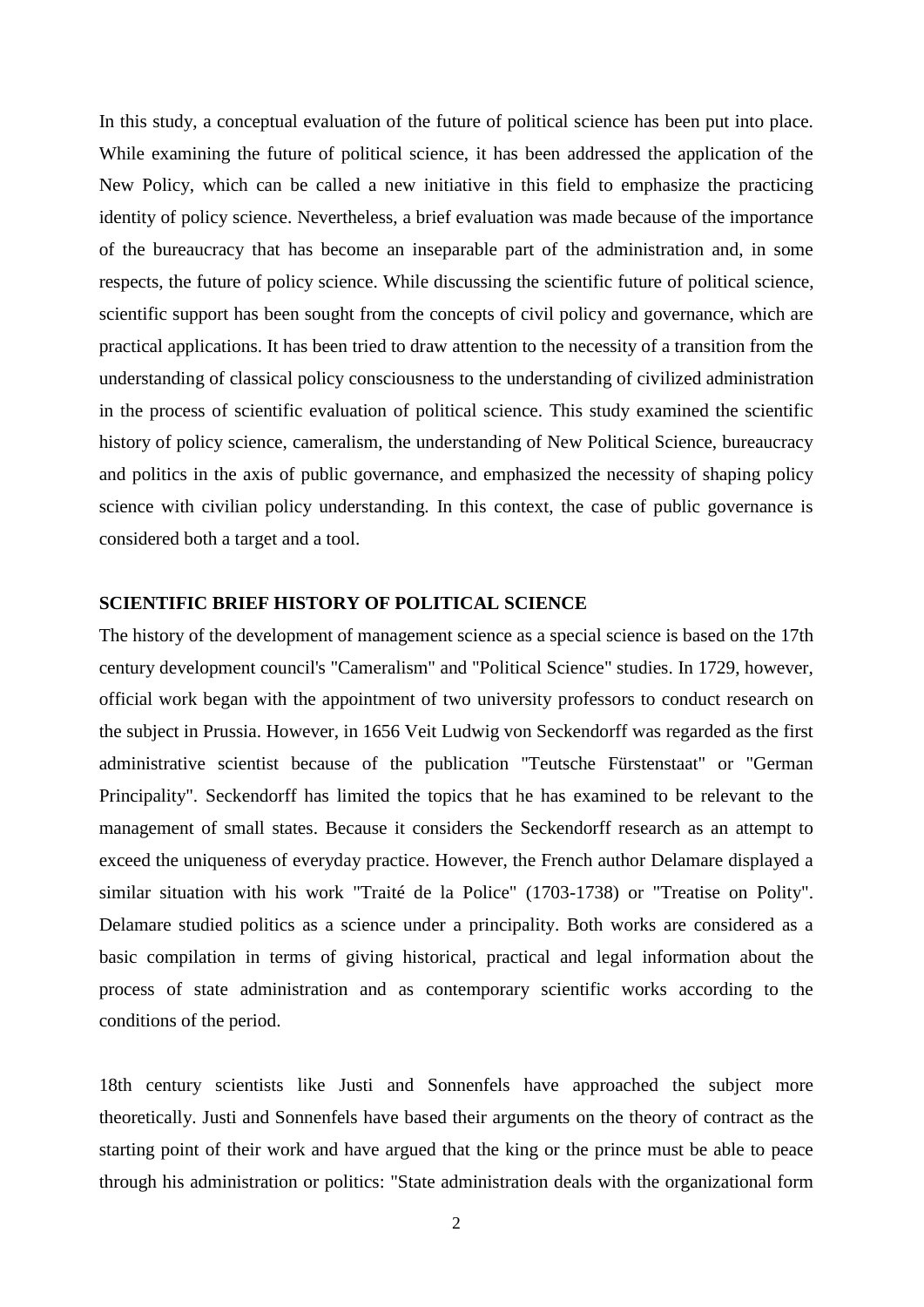of the state central administration as a form of science"

New values emerging in the modern understanding of science together with the Age of Enlightenment have revealed a positivist (egregious) management model. The first case study written in the field of management science in this period is the work of the French author Charles Jean Bonin called "Principe d'administration publique" (1812) or "Principle of Public Administration". According to Bonin, policy science is an application-oriented science that includes and balances law and social sciences. Bonin wanted to design policy science as an example model for positivist (natural) natural sciences.

The most important initiative of the second half of the nineteenth century was the creation of a conception of management consciousness by the German scientist Lorenz Von Stein (1815- 1890). Stein became the first person to characterize the modern state as a managerial state and to present its distinctive character. In spite of Stein, in this period, the specific administrative science in Europe has almost completely disappeared. The changing ideas about science and the removal of applied areas from universities have been effective in the formation of this result. Nevertheless, the rise of liberal ideas in state administration and society has also been an important influence. The meaning of the state administration has been narrowed down not as a field of social scientists, but as an exercise in law and as an area of interest for lawyers.

It can be stated that the political science has a relatively recent history if it is to be appreciated from the point of view of today. Political science, which is regarded as a separate branch of science by removing it from the science of politics which stood until the time of the Ancient Greek, has been brought to the understanding of today as a result of developments experienced in the last few centuries.

Political science has long struggled to become an independent discipline in the field of social sciences. In the first years of the science of politics, he continued to exist as part of conservative areas such as law, politics and economics. Today, it continues to develop as an independent science discipline and maintains its mutual relationship with many social science disciplines.

As policy science has begun to be examined as a separate science from political science from the last quarter of the nineteenth century, it has been speculated that policy science in France,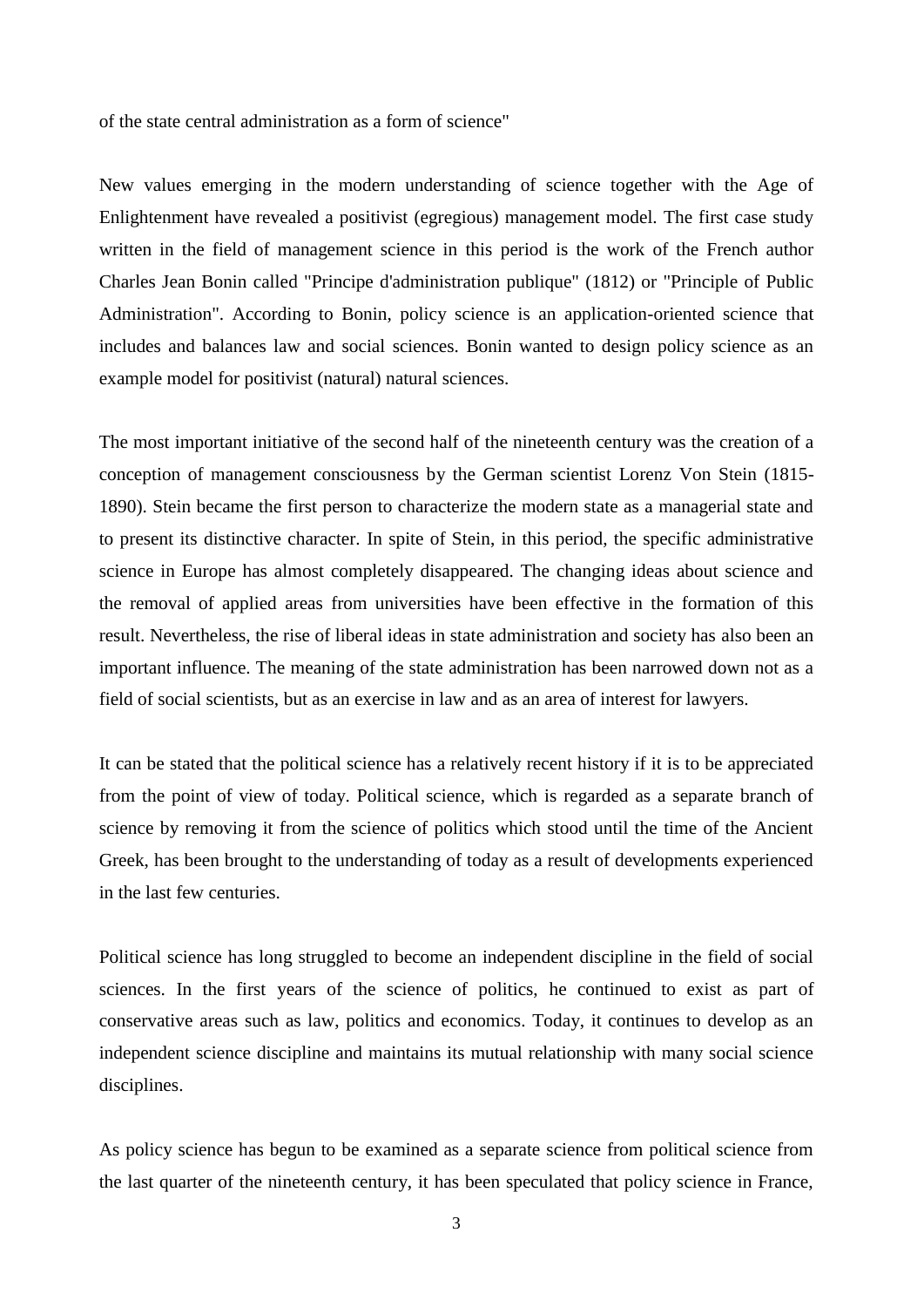Germany, the United Kingdom and the United States (USA) .

#### **The development of management science in the USA in the early 19th century**

It follows that traces of the 19th century lived behind the development of the intellectual world that originated in public ethics. It was the starting point of an understanding that emphasized the necessity of examining the political science of "The Study of Administration" published in Woodrow Wilson's "Political Science Quarterly" in 1887 as a separate science from political science.

Wilson pointed out that the purpose of the work in the field of administration is mainly to find out what the science of politics, in other words the public institutions and institutions, have come to fruition of the processes they have done. However, it also emphasized the necessity of determining the extent to which these processes were successfully carried out. Secondly, he emphasized the need to examine the question of how to maximize service with minimal cost.

Frank J. Goodnow, an American political scientist, is another name that has made significant contributions to the formation of policy science. Goodnow emphasized the need to examine politics and administration as separate areas in his work "Politics and Administration", published in 1900. Because politics is in the legislative branch, and the administration is in the interests of executive and administrative. In other words, politicians as decision-makers and administrators are in a position to implement the decisions of politics as a technical service element.

In 1911, Frederick Taylor published "The Principles of Scientific Management" and in 1926 Leonardo D. White published "Introduction to the Study of Public Administration" as an independent scientific discipline. and contributed to their development and development.

To be accepted as a science of science policy in Turkey is based on the quite near future. Policy science in Turkey until 1950, was considered a sub-branch of Administrative Law. After 1950, this understanding changed and policy science started to be taught as a separate course. After this period, Turkey and the Institute for Middle East Public Administration, Faculty of Political Sciences, Economic and Commercial Sciences Academy and then was extended to begin to be taught as a discipline of political science with the opening of Economics and Administrative Sciences Faculty.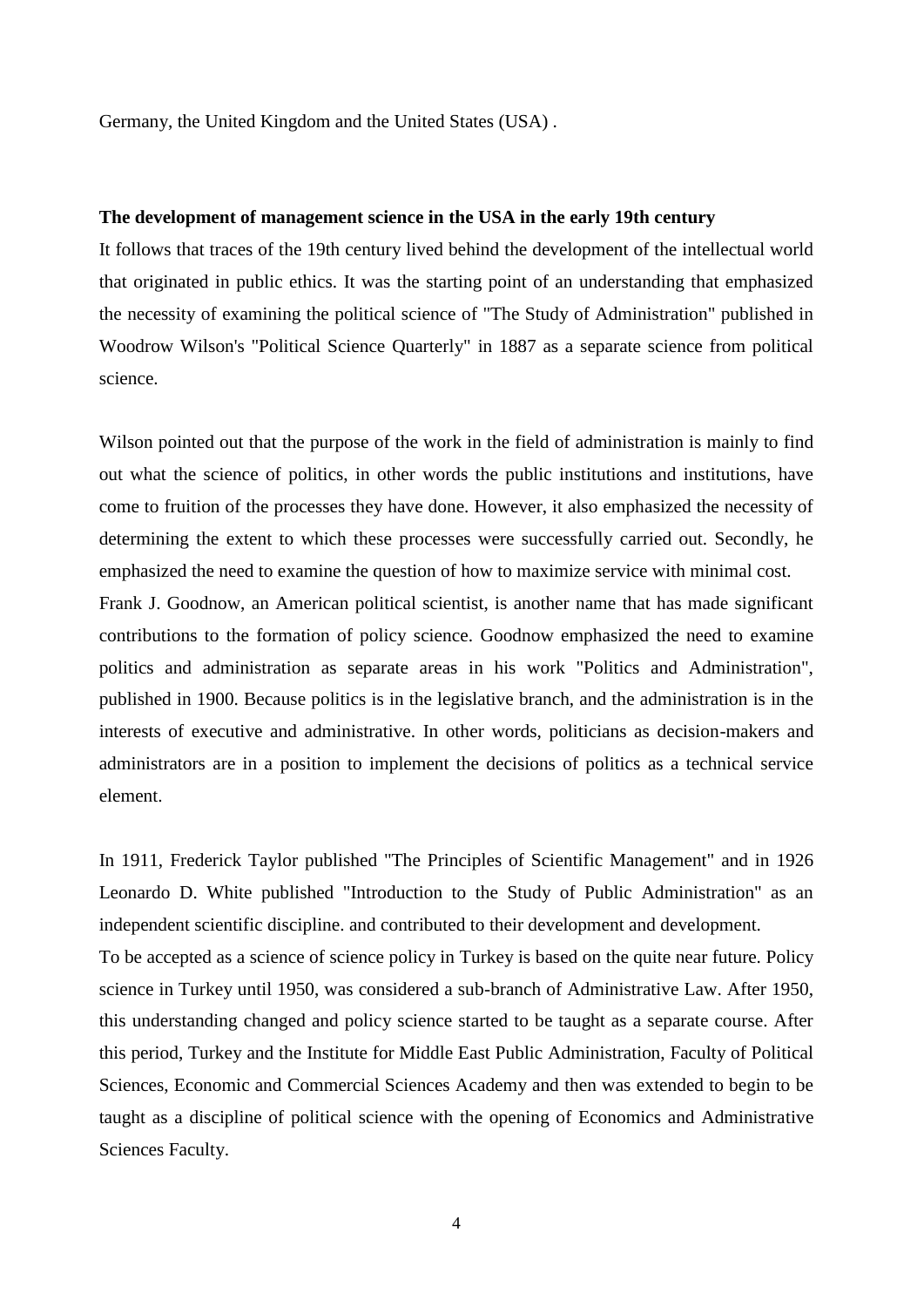#### **THE IMPACT OF KAMERALISM IN POLITICAL SCIENCE**

In the middle of the eighteenth century, the kings, monarchs, tsars, princes and emperors of the Black European countries were sought to rearrange their countries and societies in a way that would be from the bottom up and to gain a new model. To this end, they took great care to ensure that the central government was strong, and called this goal "Kameralism".

Kameralism has brought a practice that shapes modern political thought as a system of thought. "Kameral Science".

In the first half of the 18th century it was started to be taught at universities in Prussia, also known as old Germany. In 1727 Fredrich first met with the concept of "Kameralism" with the explanation of the establishment of a new chair under the name of "Kameral Science", and the concept of state administration started to be studied under this concept. After this date, in the chair of "Kameral Bilimler", policy knowledge was taken into consideration as a special subject.

Kameralism is derived from the word "Kameralien" which means "Management Science" in German. The goal of the chambers of cameralism is to gain the well-educated human power to the state government. In this context, the subjects such as "economics, finance, accounting, management arts, organization and personnel problems and the selection and education of managers started to be taught". Kameralism is the state government information, technique and method, which is aimed to increase the authority of central government with the shortest definition.

Kameralism is an effort to examine the state government knowledge and to reach a conclusion. For this purpose, the element that he emphasized on cameralizmin is to seek answers to the question of "how the powerful state emerges and what it accomplishes".

Increasing the power of the central government only in the emergence of "Kameral Science" has not taken place in the thought, but economic and military developments have been influenced by the central government's discussions on how to best manage the state.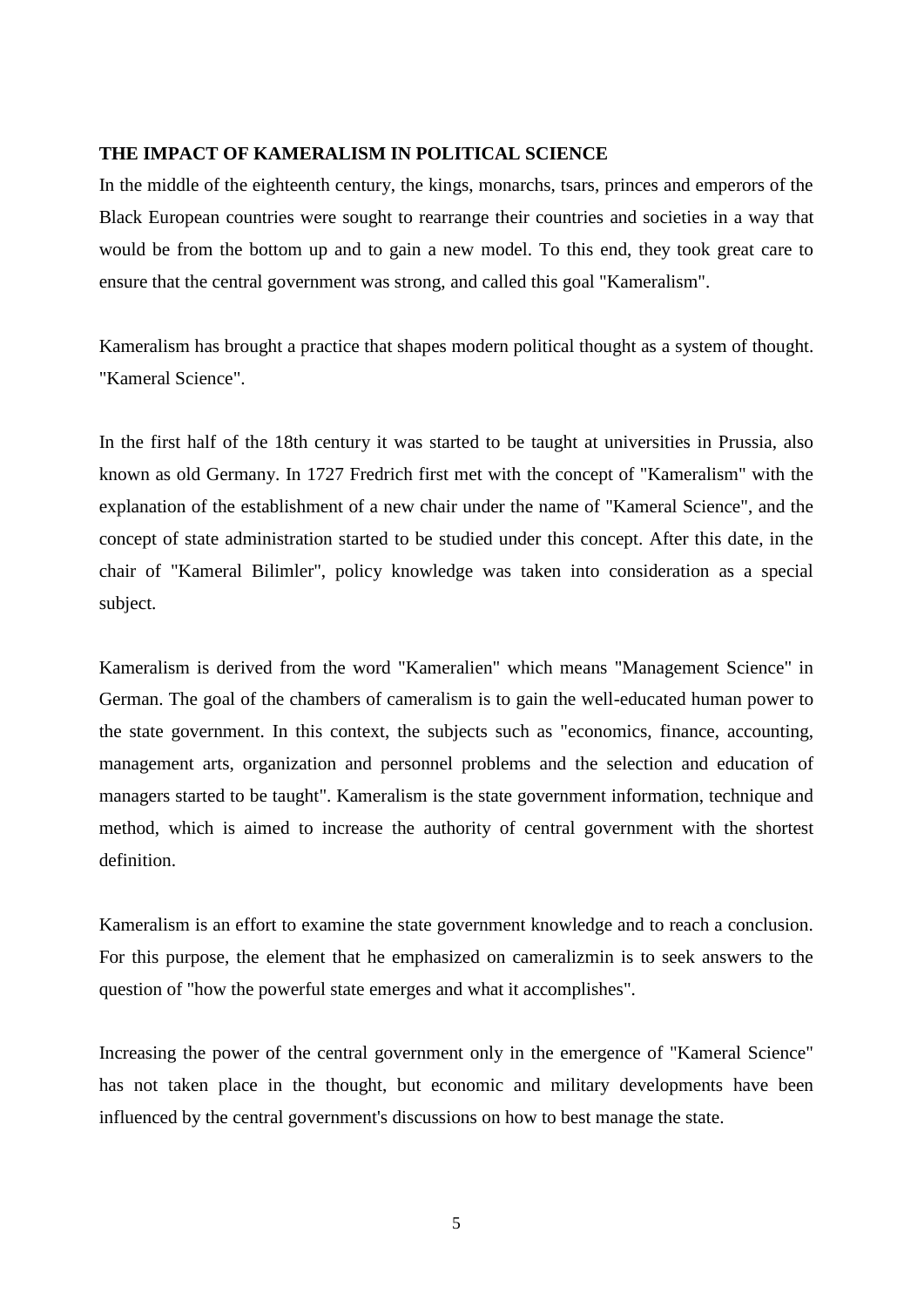Management is not a scientific fact but a practical reality without practical application. For this reason, while management is evaluated within the scope of scientific values, consideration and examination of a number of functional elements in practice are important in terms of providing an integrity of the subject and emphasizing a transition period from theory to practice. It is also necessary to address the bureaucracy issues that provide the organizational integrity of the New Political understanding and the new Policy, which has been put forward to bring the practical element of the administration to a higher level in order to ensure the subjectivity of the subject and to direct the subject matter to the desired aim.

### **TRANSITION TO NEW POLITICAL SCIENCE SYSTEM IN DISSIPLINE OF CLASSICAL POLITICAL SCIENCE**

The Keynesian policies and the Welfare State understanding adopted in 1929 to escape from the Economic Crisis have increased by changing the functions and duties of the state. Excessive expenditures, which the state has made in order to fulfill its increasing tasks, have forced the state budget and become a matter of discussion of the state's functions, functions and organizational structure. As a result of these discussions, the necessity of transitioning from the classical model of the structure of policy consciousness, which is the state's executive tool, to a new structure has been agreed so that an effective state can be brought to the scene. This reconciliation and the efforts to make the state effective have resulted in the "New Public Management" approach which expresses the necessity of the government to work with business logic.

The New Public Management or New Political Science approach is a result of the belief that classical policy science can not meet the needs of the modern world and should be questioned. This approach emphasizes the necessity of policy science to be active rather than passive.

Social developments in the 1960s in the US have opened new horizons to policy discipline. These years, public administrators in the United States have focused on the "organization management development" phenomenon. The conclusions of the Watergate scandal and the Vietnam War have undermined the public's confidence in the public bureaucracy. In the 1980s, following this process, "public administration" emerged in the United States. With this phenomenon, however, the policy discipline has moved away from its identity and under the concept of government as a private enterprise, state management has entered a transition period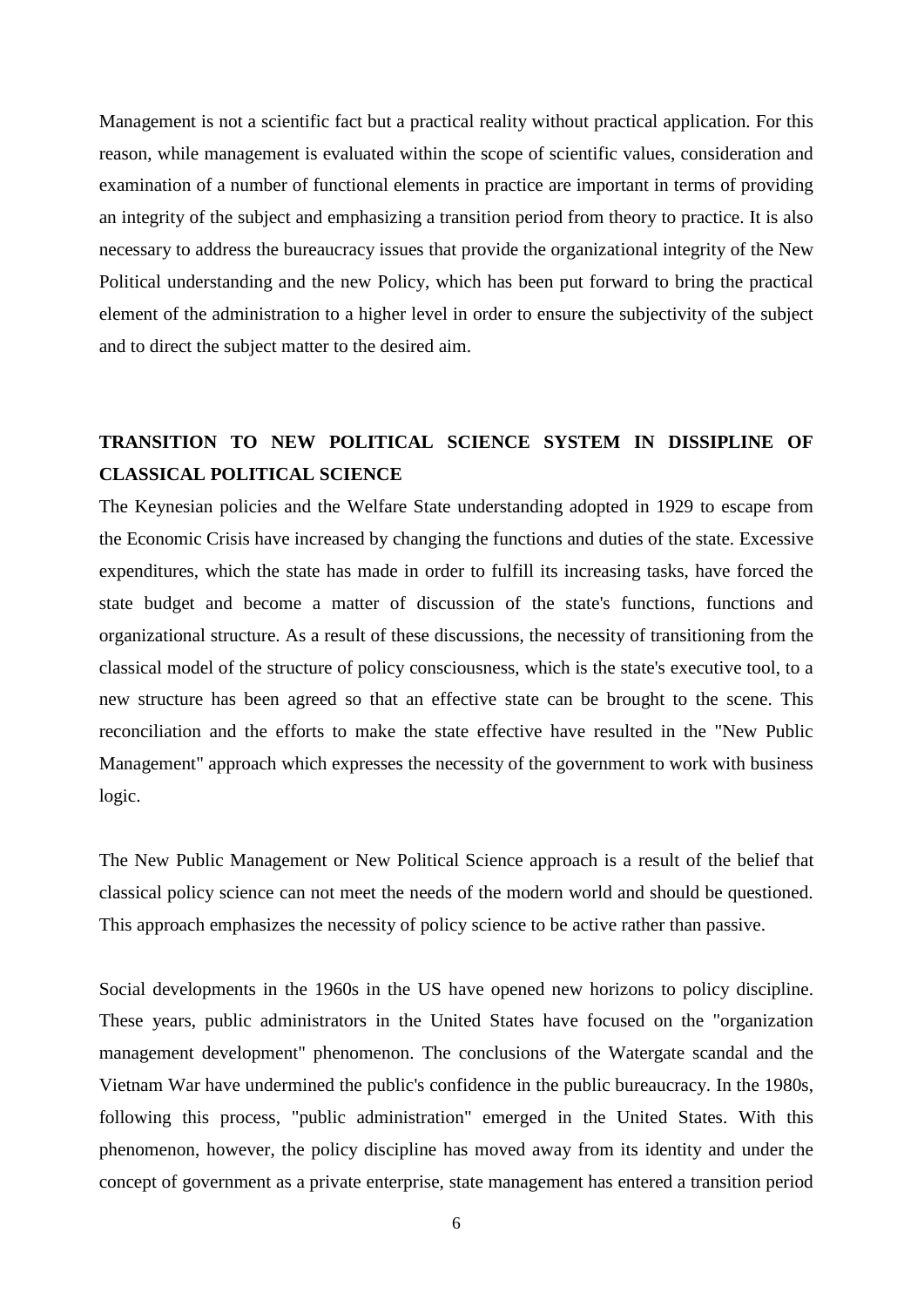towards business management.

It has been argued that political science is a management field in itself in an environment where political science has weakened its ties with the state, and even in an environment of neglect, and different fields have been included in the field of policy science. This situation led to the evaluation of policy science within the framework of organizational theory and to enter into the field of policy consciousness of business management.

While the classical political consciousness of understanding has deviated from the importance given to rule, hierarchical structure, denotation, efficiency and the separation of politics and management, the issue of the reduction of the public sector has come to the agenda. But as a result, the question of how to make the public sector more functional has emerged. In this way, it has been emphasized on what issues can be solved with a reduced public sector and which questions can be answered.

The focus on the issues and the questions that have been sought have led to a new formation in public administration. This was foreseen to be a price-driven, bureaucratic, market-based and customer-preferred public service. The ultimate point of the understanding that public services can be enjoyed by citizens and presented in a completely citizen-oriented manner has emerged as a "New Political Science" phenomenon.

With the understanding of new political science, solid, bureaucratic and hierarchical politics have made a transition to a flexible, rigid and market based understanding of political science. This transition has not generally been perceived as a simple transformation, but has been recognized as a comprehensive change in the paradigm of political science in many countries. As a result of the evaluation of classical political consciousness as a general theoretical and practical field, prestige has been lost and a new turn has been entered with the understanding of New Political science. This period was regarded as a challenge to classical understanding of politics.

New Political Science emphasizes the differences between "management" and "business". While management results in intervention and direction depending on the rules, the enterprise refers to the process of using all the material resources obtained by setting targets and priorities and achieving the human element goals rather than acting according to solid rules.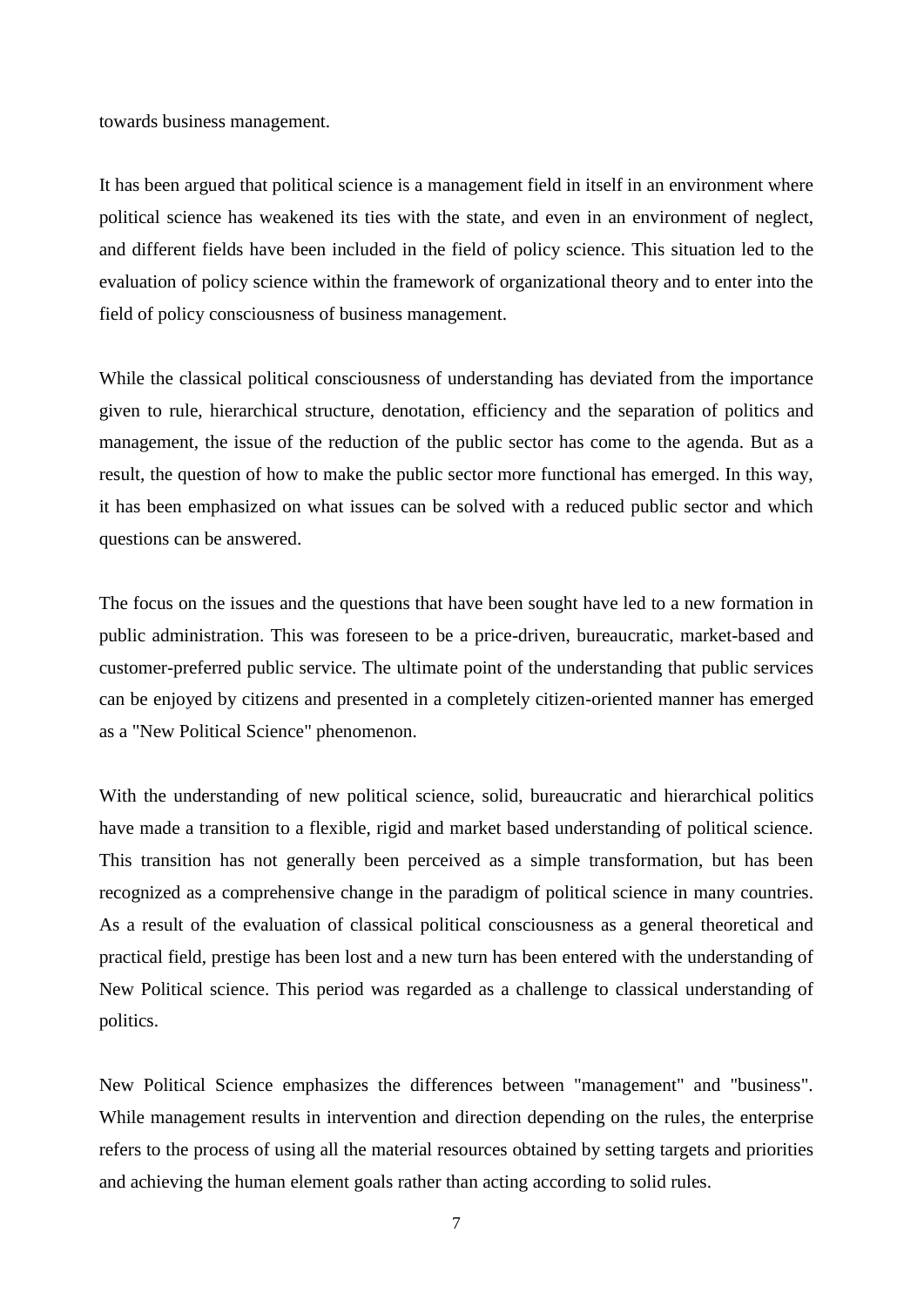As a result of considering political power as a solution center for administrative problems before the understanding of new political science, classic political consciousness approach continued to exist as a valid phenomenon. From the mid-1970s onwards, it has been argued that the negativities of the governments as a result of encountering serious financial crises should be limited to the main tasks of the state as the starting point. This idea is based on the need for the state to become a new management model that excludes the interventionist role and brings the private sector to the fore and allows for individual initiatives. However, from the perspective of classical political science, the process of transition to the structure of New Political Science has made a fundamental and substantial comprehensive change in the science of politics a necessity. In other words, after the process of change that took place in the field of political science, it has become a matter of reconstructing all the concepts, terms and working methods used by political science. Therefore, it is necessary to be aware of the fact that the theoretical bases will be changed when a new model is passed from the classical structure.

#### **POLITICAL SCIENCE BUREAUCRACY APPROACH**

The bureaucracy is a concept that describes the conduct of government affairs and the dominance of public authorities and expert public officials in government. Although the concept of bureaucracy was integrated with the German sociologist Max Weber in the context of its actual content, the concept was first used by Vincent de Gournay, a French physiocrat and political economist.

With the concept of Weber bureaucracy, management has been devised as a separate field from politics and emphasized that management is a professional occupation. The bureaucracy is a structure that is consciously produced in the minds and revealed in the direction of needs.

Bureaucracy is a concept specific to modern states. In modern states, bureaucracy emerged as the capacity to direct, regulate and intervene in society. The bureaucracy refers to the management style of the personnel working in public institutions in a bureaucratically organized management structure. Weber described bureaucracy as a technical field and emphasized that the bureaucracy is a rational organization form superior to other forms of organization.

In fact, the bureaucracy should be discussed as technical or political. However, this debate can be clarified with the definition of politics. When politics is regarded as a separate discipline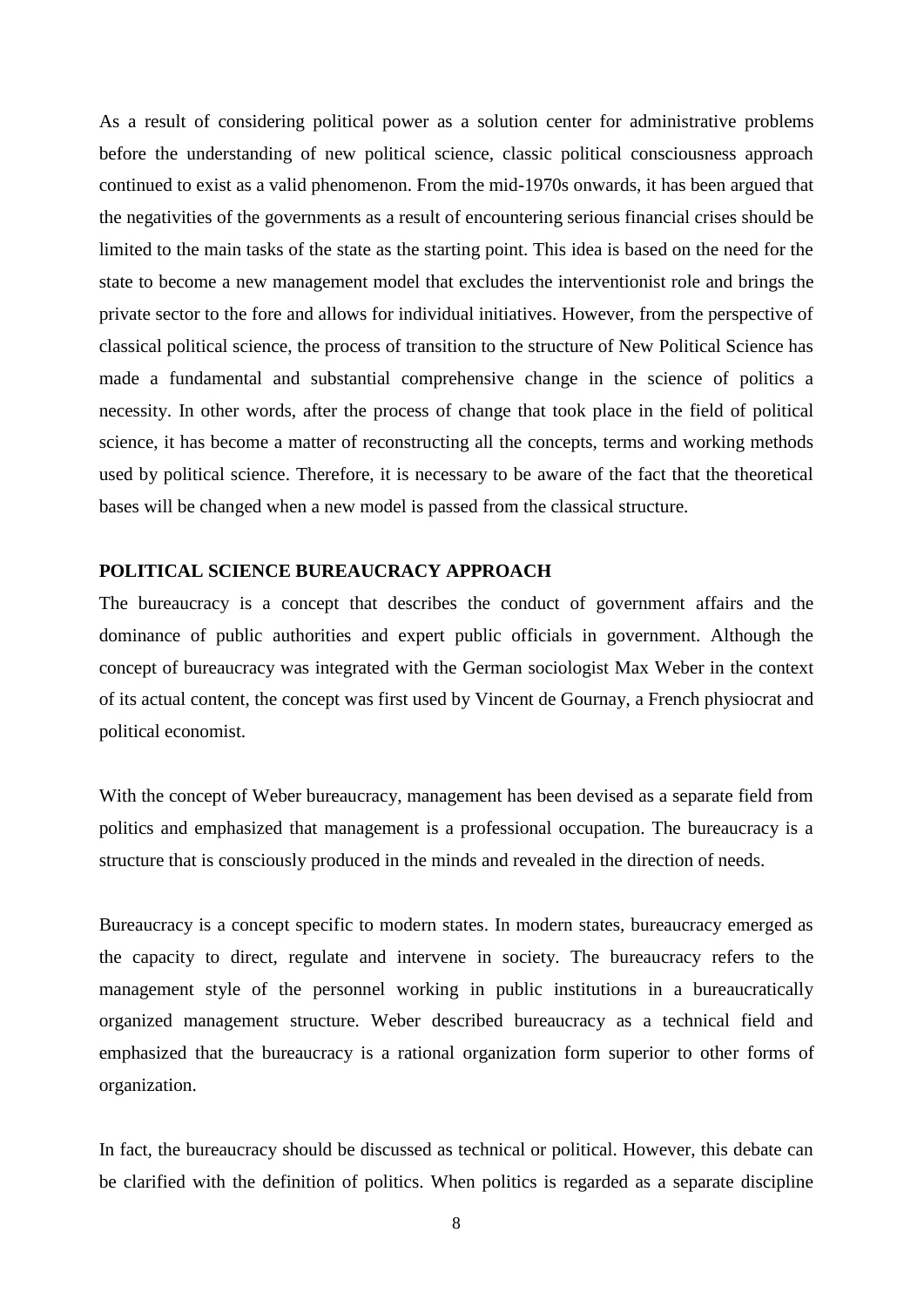from political science, or limited only by the activities of the state, bureaucracy can be regarded as a means of forming the executive branch of the state. A clearer definition can be made of the existence of an area where there is a difference between elected persons with political qualities and persons appointed with administrative qualifications in the context of bureaucracy.

New Political Science is advocating the idea of leaving managers more free in terms of their duties in order to reduce the bureaucracy. This can also be perceived as the liberation of managers. With the strict control of the operations of the administrators, the resulting reduction in administrative control has resulted in a wider area of service creation and delivery. Citizens will be seen as customers deserving the service, not the people who have to be obliged to serve them in the system, as long as managers are moving into a more liberal administrative environment than strictly hierarchical structuring and perform their tasks with a marketoriented approach.

In order for the bureaucracy to be rescued from political science, the centralization principle must be abolished. For this reason, the adoption of the "decentralization" approach in the administration as a basic principle can reduce the negative consequences of the bureaucracy.

It would be a rational act to put the goals of the concept of governance into practice so that political science can be rescued from the bureaucratic structure. Governance is an understanding that envisages citizen participation in the governance process. Through governance, the citizen can resist the negativities arising from classical political science and the aggravated bureaucratic structure, interrogate the quality of service, take an active role in increasing the quality of service and gain the opportunity to have a say in management.

#### **THE FUTURE OF POLITICAL SCIENCE AND RECOMMENDATIONS**

Different views and approaches are emerging about political science. The approaches that have been put forward to make the idea of the transfer of political science to the future safely and to create a new model are evaluated below. In this context, it is thought that the separation of politics and management will come about in the context of civilian politics and public governance, which are integrated within the framework of state discipline.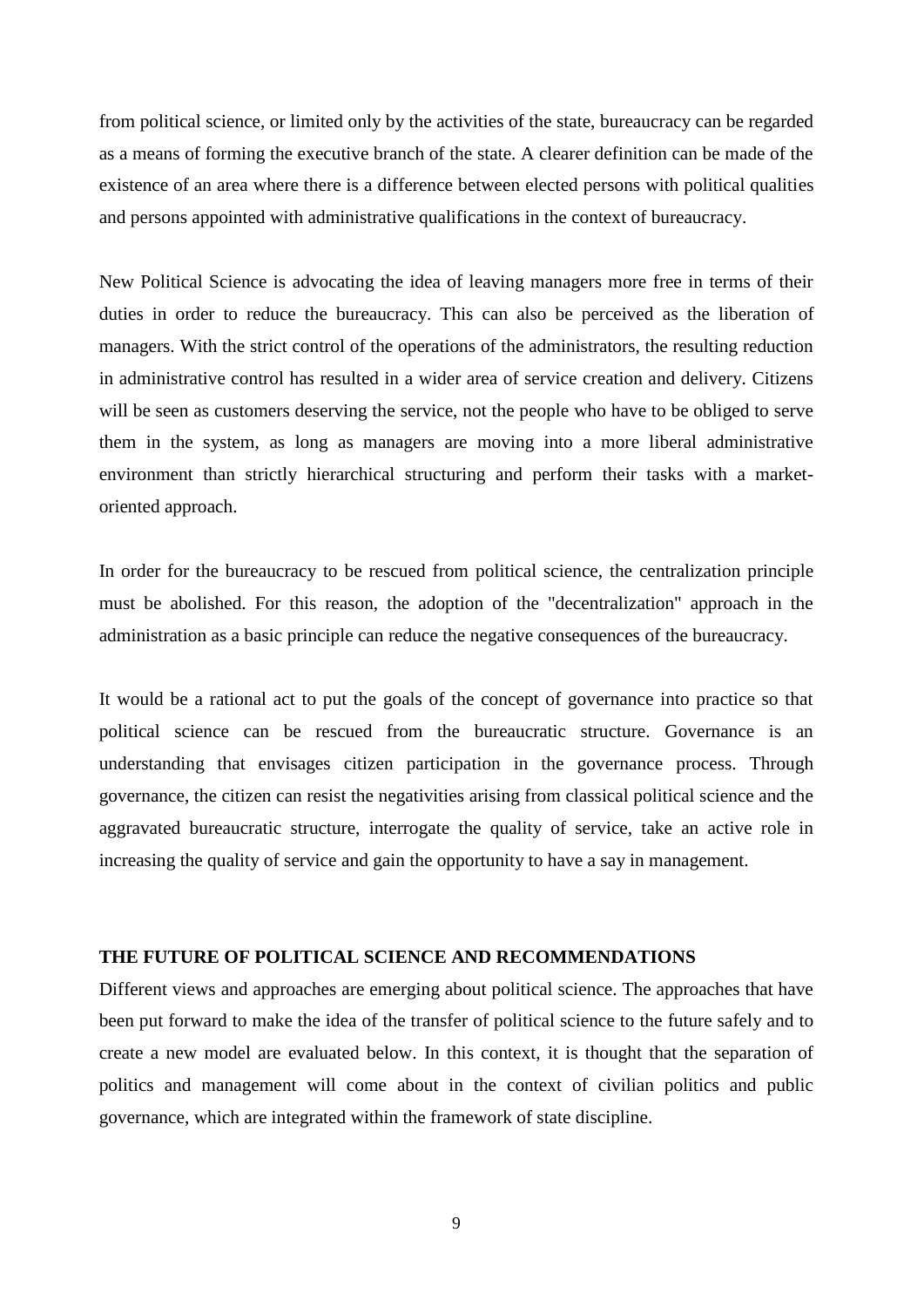#### **Transformation of Political Science into Discipline of State Administration**

The main subject of political science is state administration. The state is a political institution and a form that expresses power relations that are seen as legitimate by society and which provide social consensus.

For the examination of the state of affairs, it has become an area of expertise in itself today, such as "political philosophy, political anthropology, political thought history, state theory, political theory, political science, political science discipline, public law, constitutional law, administrative law, it is necessary to evaluate the whole of the topics. Thinking of a phenomenon that has so many disciplines as one-dimensional can bring with it an approach that can lead to controversy.

The discipline of state administration is an approach which has been proposed by Birgülayım Güler (1994) and Gencay Şaylan (1996) as an alternative to political science. The focus of this approach on the state is not the political intelligence or administration, which is the executive tool, but the direct "state" element. The point of departure of this approach is that there is no separation of administration and politics, that political science is a branch of political science, and that public law and administrative law areas are integrated with political science. It is suggested that every subject that interests the state should be examined under the "state discipline" approach, not under the heading of political science. It may be difficult to come to a definite conclusion about what the responsibility of the state is as a state divided according to the principle of separation of powers in the form of legislative, executive and judicial powers. This proposal is, in my view, an on-the-spot approach in terms of political intelligence. Because legislative, executive, and judicial powers are thought of as separate fields from each other, they actually constitute the components that make up the state component. While political science is concerned only with the executive power of the state, legislative and judicial powers are outside the subject. However, under the heading of political science, legislative and judicial powers are also being discussed. Therefore, it would be realistic and rational to examine these three powers under the heading of "state discipline" instead of separating them.

Under the heading of "state discipline" it is emphasized that the separation of politics and management should be abolished. Because politics takes decisions and political science implements them. Therefore, at this point, politics is in a passive position as a practicing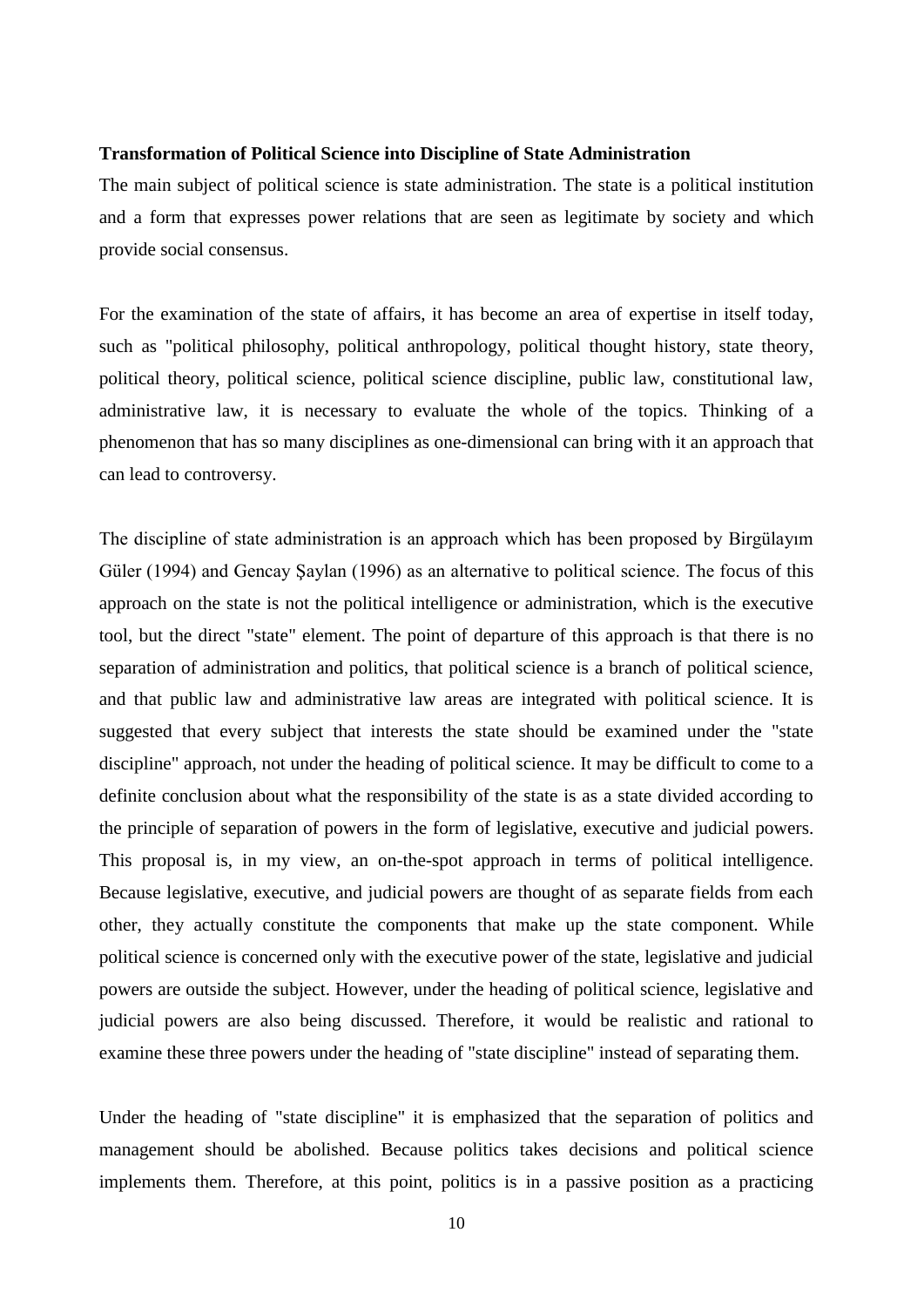vehicle without questioning the science. In other words, political science is limited by being turned into a tool. In order to remove this problem from the standpoint, the "state discipline" approach and the breakdown of politics and administration are put to an end, and political science is supposed to be recovered from being a passive vehicle.

In the separation of politics and management, political science has shifted the "state" phenomenon to the concept of "political system" and diversified its field of interest. Similarly, political science consciousness has re-modeled the phenomenon of "state" with the concept of "organization". Political science has left the concept of "state" as a concept in the first stage while it has been separated from political science, and has made the field of management which constitutes only one element of the state a subject of examination.

The fact that the science of political science is part of the state is being taken away from the truth and regarded as an independent field of management science has led to the fact that political science has taken many different issues into the field of study and harmed the spirit of science. Thus, politics has become an area that can not be defined by the conclusions and conclusions of the arts. This uncertainty and discussions over organizational theory have brought political science closer to the field of business administration in the 1980s.

There is no meaning in distinguishing political science from politics and even sociology based on an old understanding. Because it is a traditional attitude to go about separating the society in a strict manner in matters related to society and society. Therefore, this attitude needs to be changed. This requirement emerges as "state discipline", which is more flexible and broad in scope.

If the information that people have is claimed to be or is supposed to represent truth, and the variability of information according to time and place is accepted, then politics-management distinction has to be abolished. It will be a rational approach to reach a conclusion by evaluating social science as a whole, not by separating it.

In terms of the field of political science, the existence of political theory and the importance are in decisive position. It can be assumed that the administration word contained in the definition of political consciousness as a definite word is referring to indirectly and indirectly political power. Political science has a close connection with the political process because of its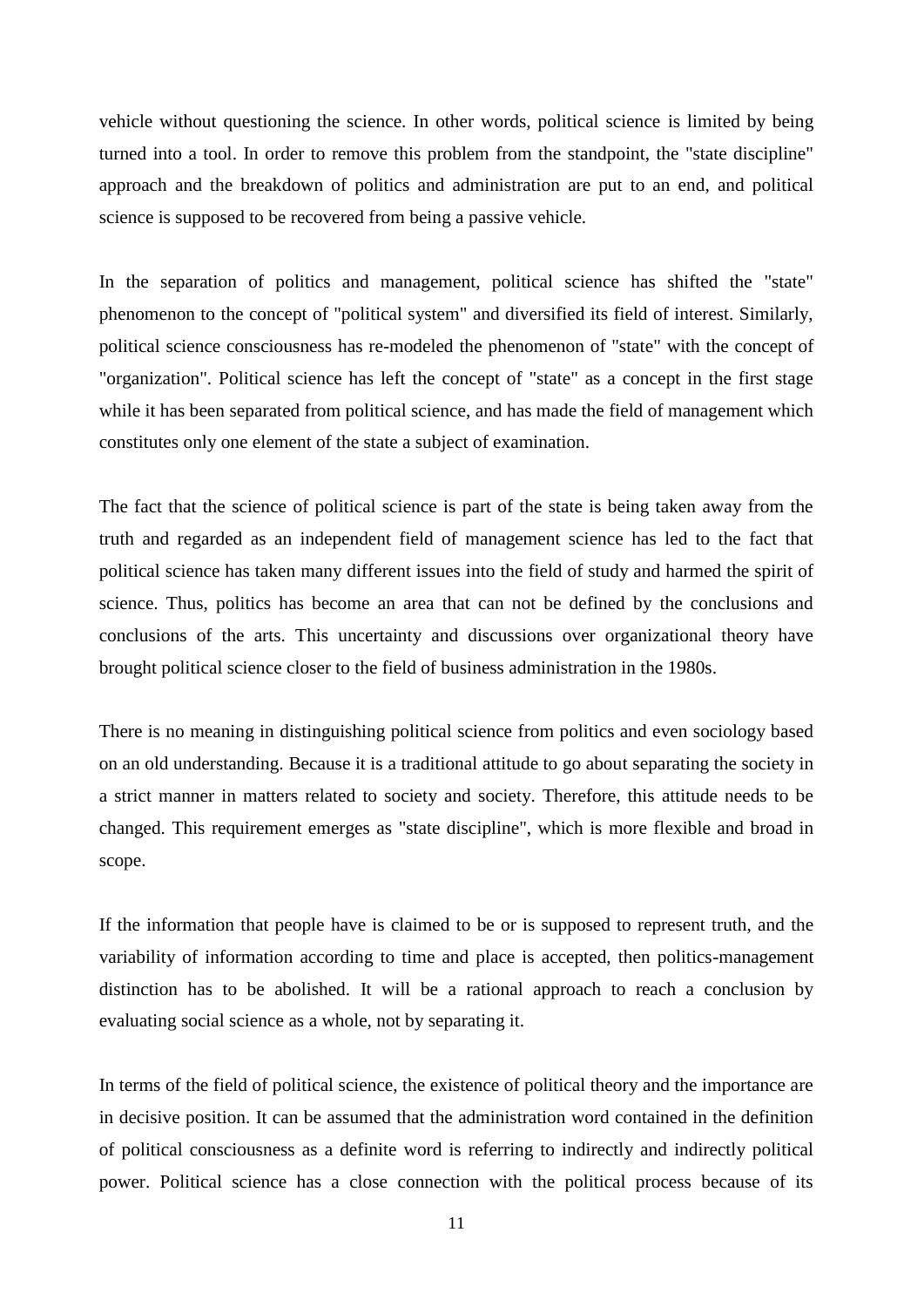definition of the management element within the state of the state with an organizational integrity. Therefore, it is unlikely to draw a clear line between politics and politics.

#### **Civilian Political Science Practice**

At the core of the civil-political conscious approach is a model of public administration in which political science can be effectively mobilized in the direction of people away from excessive centralism and bureaucracy. In order to apply this model, existing concepts such as governance, locality principle or localization, decentralization and civil society need to be reshaped and assembled under a common roof. In my opinion, all of these concepts express a whole, although they seem to call up different elements. Therefore, it is necessary to allow the management to follow a course from the bottom up, not from the top down, by reducing the political science to the local dimension.

The civil concept includes other states outside the state and central government. In other words, the concept of civil refers to social structures outside the power of the state. Within this social structure, a model area is designed in which individual control is the subject, and individuals can convey management ideas without pressure.

As a result of the inability of the classical institutional structures to be inadequate in management and social structures, and in an inadequate manner to meet the demands of the people, the need for the organization of the people has become a factor. This necessity has led to the creation of civil society and therefore civil society.

Because local governments are the closest administrative units to the public, democracies are the most easily deployed area. Local governments are organizations that allow people to selfgovern and that the administration is easy to control. It is also quite easy for civil society to develop and have a place in the local governments where democracy is easier to implement than the centralized management model. Non-governmental organizations operate on a voluntary basis and are considered to be an effective element in communicating the demands of the people.

In general, while the reasons for the existence of local governments are explained, a generalization is made as the main reason to meet the local needs of the local people. However, attempting to assess the reason for the existence of local governments on such a simple fact will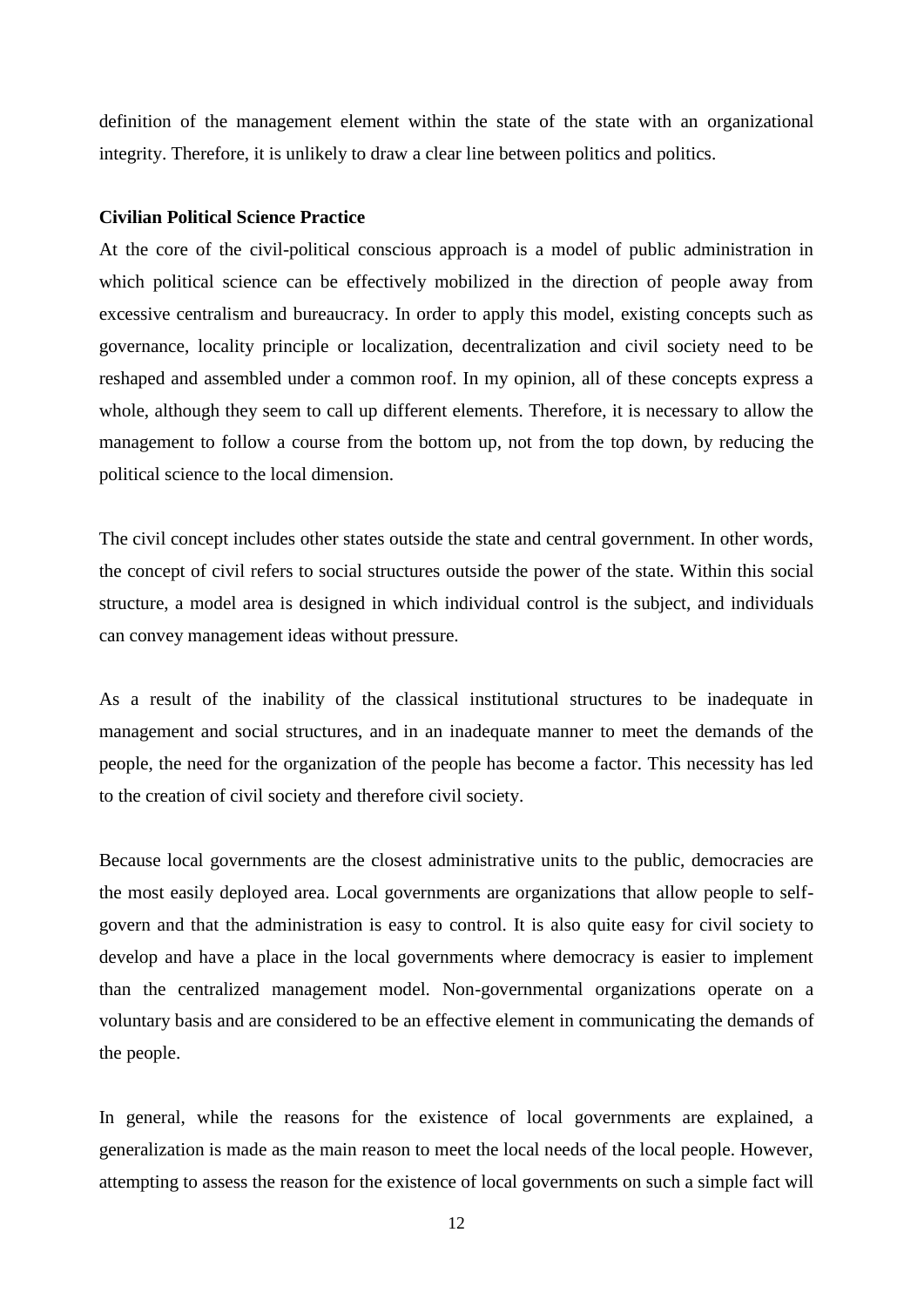limit local governments to a limited number of daily services. The most appropriate way of civilizing civilization of politics will be shifted from center to center within the concept of decentralization.

As a result of free elections in local governments, the "geographical and social distance" between representatives and the public is relatively less than between central government and the public. This provides all the appropriate conditions for effective implementation of democracy.

Civil society is in a conceptual confusion. In general, the perceived object as civil society is perceived as a "society free from military rule", or civilian is regarded as an opposite concept of the military element. However, civil and civil society concepts have a sociological root. Civil society is recognized as a sociological phenomenon when it is spontaneously and entirely organized communities unearthed by the free will of individuals. The style of civil society approach is similar in both Thomas Hobbes and Jean Jacques Rousseau. According to this, civil society is pointing to the civilized society in the West and the nature situation in which there is no life and property safety as against civil society is expressed.

Civil society is a structure that has emerged in order to enable the people to produce solutions to the problems experienced in the administration within the system of representative democracy based on the West and to actively have a say in management. Civil society has become more important when the demands of the people have increased from the administration.

It has led to the emergence of civil society, in particular representation, which has many functions in the face of the problem that the representative democracy can not represent the people as competent. Civil society presses the political authority with legitimate means, allowing the people to participate in the administration.

Along with the civil society that has developed as a result of the public demand for the voice of the political authority, demands for localization in the administration have also increased. The demands for decentralization moved the decentralization principle out of the way, and the process of transition from the central to the local administration rose to an important position. As a result, the civilian political consciousness approach can form a managerial result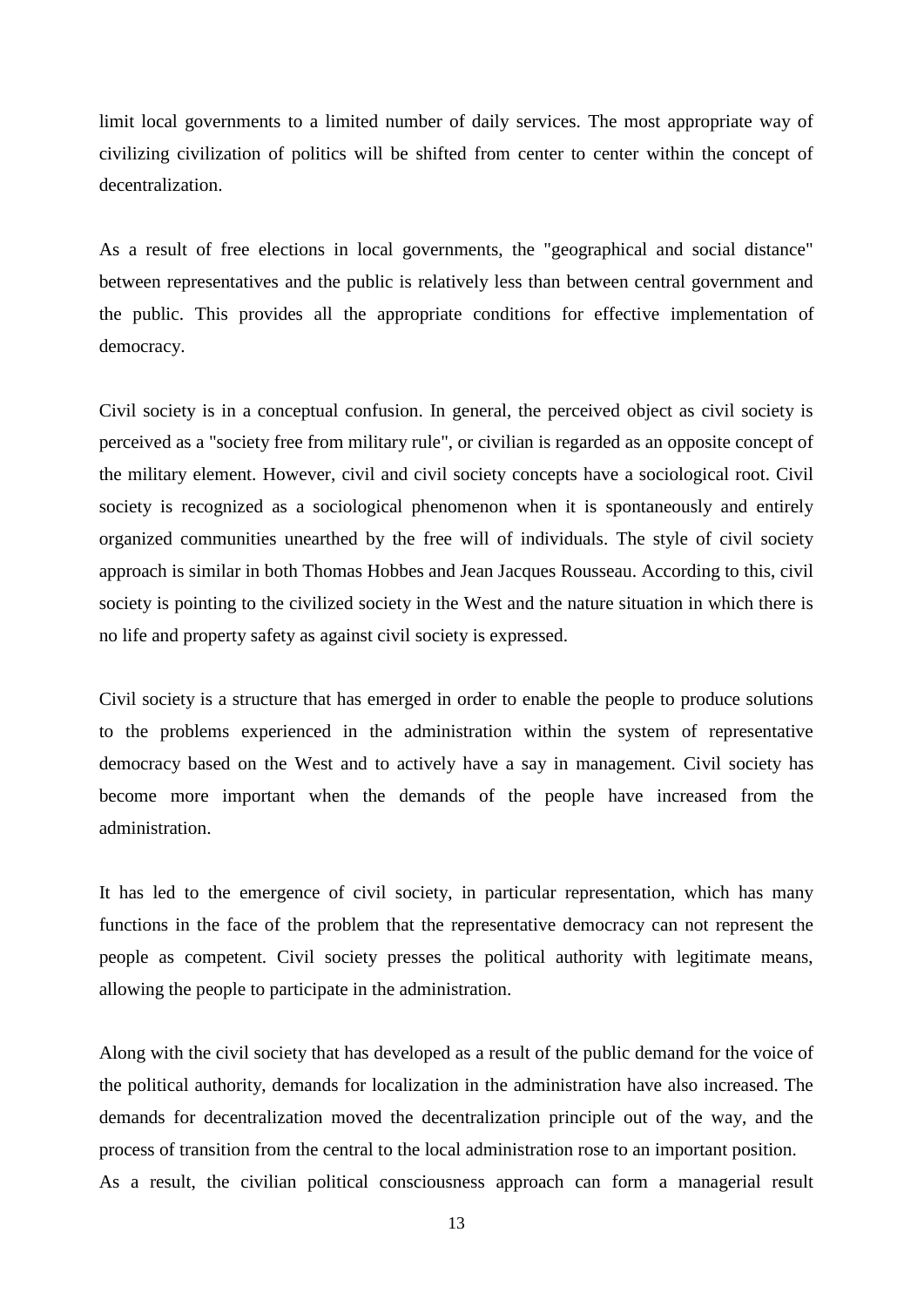integrating central government and local governments, and therefore the public, in the process of organizing public administration system within the framework of state discipline. If it is evaluated in terms of political consciousness, an approach that integrates state discipline with civil society organizations will be exhibited. Political science can therefore be integrated into politics and management within the framework of civil policy understanding.

#### **Public Governance Proposal**

The concept of governance has changed the management concept of the 20th century in an important way. In this context, concepts that are dominant in classical management and concepts proposed in the case of governance have changed. Namely; local governments instead of centralized administration, federalism instead of unitary structure, participatory management rather than solid bureaucratic structure, open management instead of closed management, transparency in administration and accountability rather than hierarchical structuring.

In the 1980s, with the globalization process and with the influence of liberal politics, the heavily functioning state of the state began to be questioned and debates were being made to reduce the state so that the state could operate more effectively and efficiently. At this point, however, discussions have been made about how the state can be reduced by discussing the way the organization is organized and the effectiveness of the services provided. In this process, the role of the state has been questioned and redefined. In this context, it is emphasized that the state should be in a position to direct rather than to govern. For this purpose, it has been anticipated that the citizens can participate in the administration, transfer their problems, wishes and complaints easily. When these expectations and requirements are taken into account, the concept of governance in political science has been debated. Governance is a new management concept that primarily involves civil society and citizens of the private sector to participate in governance.

The concept of governance is a new model in a concept and management that has emerged in order to be able to produce a solution to the needs of change and the needs in the field of political science. The concept of governance has a concept of referring to governance through its "multi-actor" structure. This understanding is being tried to be included in the state administration within institutions, organizations, rules, procedures and processes. There is more than one actor in the leadership and, unlike the hierarchical structure of classical state organization, it is intended to harmonize interaction. The State's task within these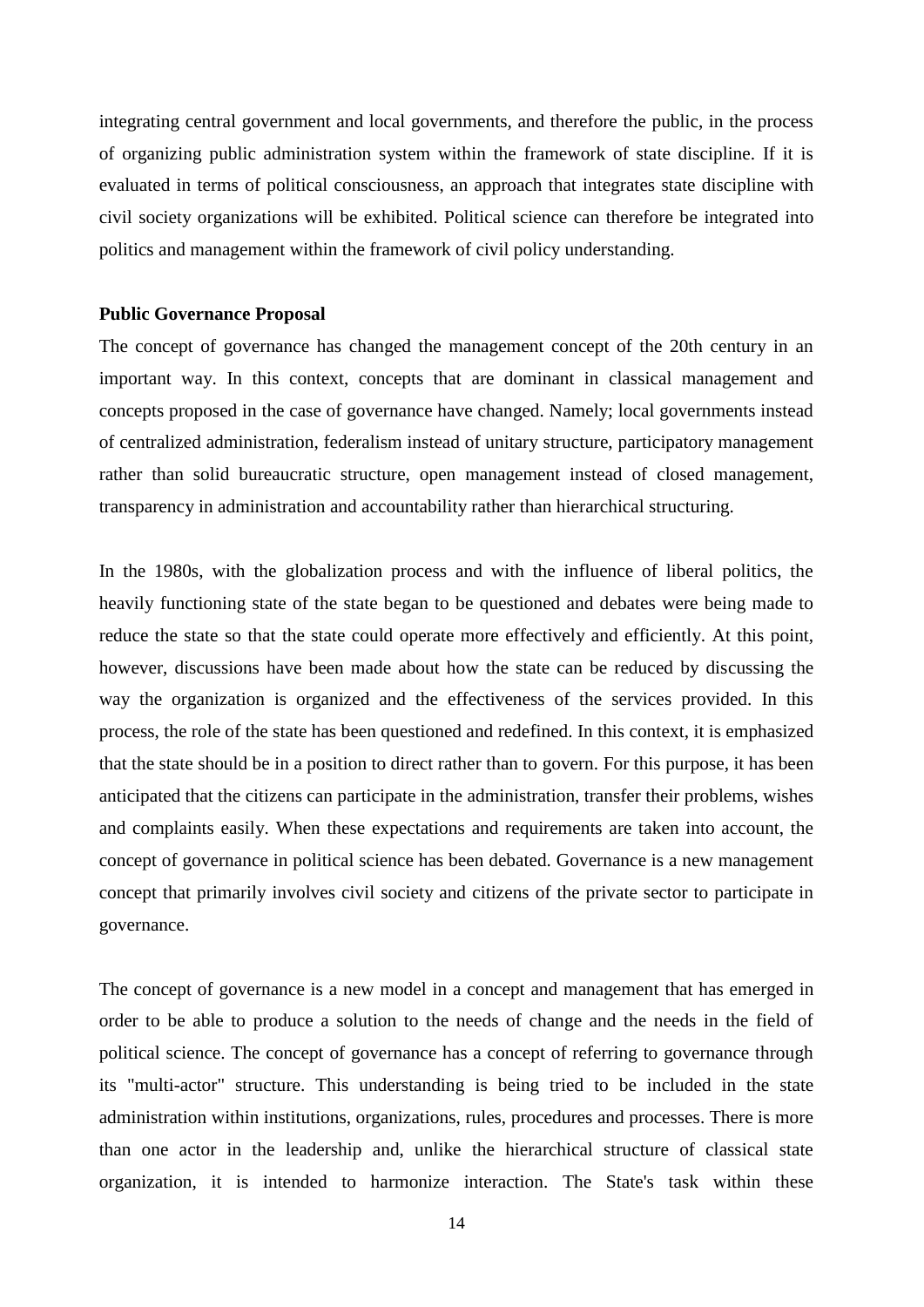harmonization efforts is to regulate the communication and relations between the actors and to take all the necessary precautions for the establishment of appropriate conditions for this purpose.

The importance of participating in the emergence of the governance model is significant. With governance, the principle of proximity to the public in service has been united under the local governments and the two concepts have become a whole. In service with a universal value, the principle of proximity to the public raised the local governments and local people to an important position.

In the sense of governance, civil society, local governments and other related institutions and organizations are seen as partners by central government. Within this framework, important understanding differences in political science came to the fore and "management partnership" was foreseen in management.

Governance has a lot of content in local governments as content. In this context, it is emphasized that the local authorities at the local level need to use the authority of the local people, which is nurtured by the local people and used by the local people.

Public governance involves restricting areas where the state intervenes and transferring these areas to civil society and the private sector. The state constitutes the content of the concept of governance by limiting itself to areas such as internal and external security, health and justice, which can be called classical tasks.

Public governance is the only actor in the field of management that is the only actor, ultracentralist, hierarchical, governance model that collects resources and authorities in its own way, is multi-actor, locally governed, networks are broad and strong, aiming to have a say in governance by directing social actors, the process of transition to a management understanding that facilitates the distribution process.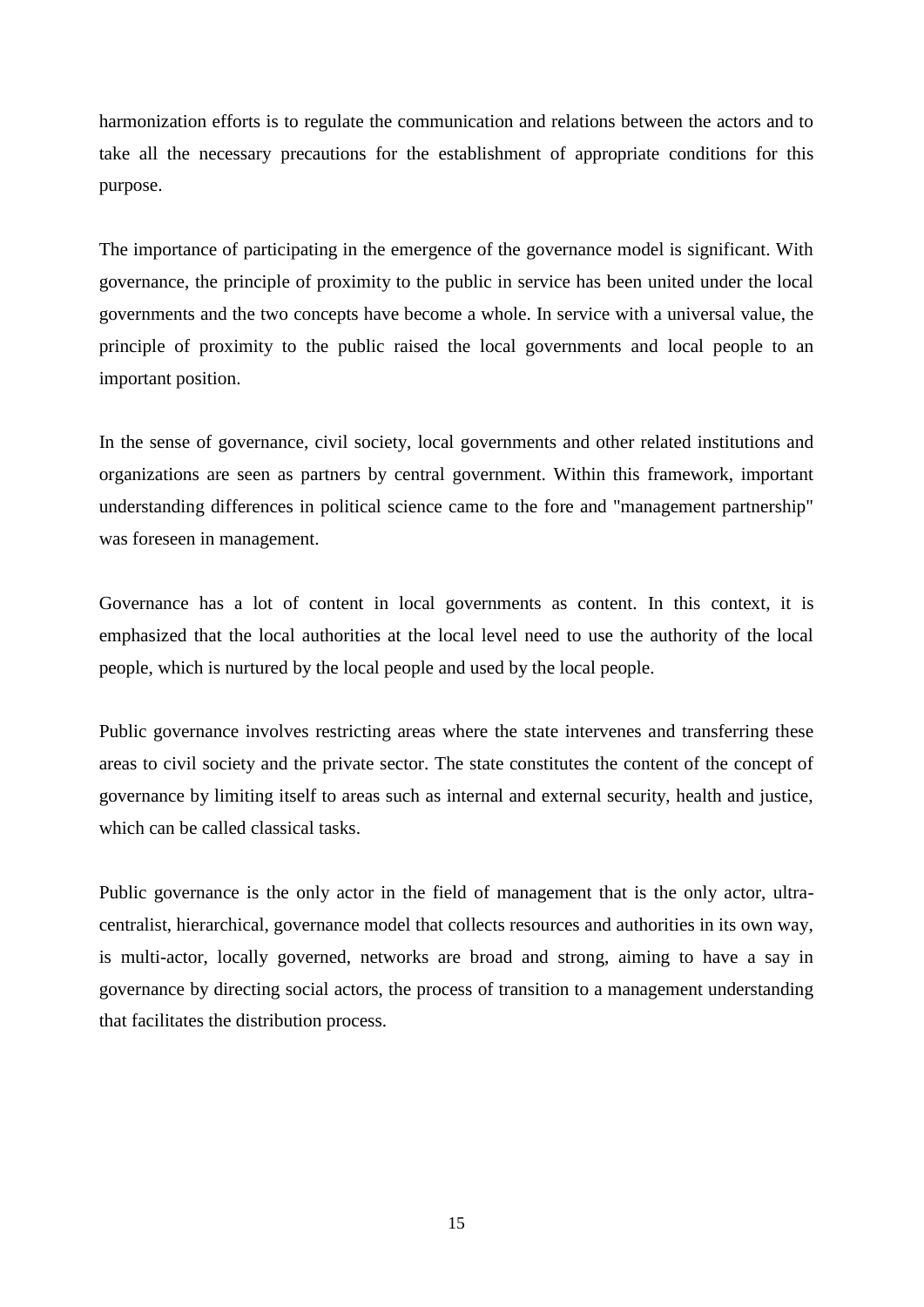## **New Trends in the Departments of Political Science and Public Administration, KAYFOR, Examples of Public Politics Education**

POLİTİCAL SCİENCE - PUBLİC ADMİNİSTRATİON departments are a division that fulfills a number of duties and responsibilities from the day they were founded to the present day through various stages of change and development. POLİTİCAL SCİENCE - PUBLİC ADMİNİSTRATİON departments are taking new duties in accordance with the requirements of the age, developing new trends towards social life and carrying out some studies in search of development for social development. In recent period, it is seen that only academic education is not sufficient and it is included in POLİTİCAL SCİENCE - PUBLİC ADMİNİSTRATİON departments as well as education system in general in different processes. There are a number of studies to be able to carry out these processes and in particular to make sense of the existing structure in the POLİTİCAL SCİENCE - PUBLİC ADMİNİSTRATİON area and to ensure that the needs are identified and improved. These have been tried to be explained in this section with examples of the KAYFOR process and Public Politics Education.

"Two alternative approaches can be envisaged in the politics-administration dilemma and in the sense of examining the relationship between bureaucracy and democracy: the traditional public administration approach or the alternative tradition: constitutionalism or neo-institutionalism, communitarianism or civilization, "(Leblebici, 2001, p.17). The new concepts and processes that emerged with the transfer of the traditional public management approach to the new public administration have also affected the process of education as much as the management process. This chapter will also touch on the concepts of "New Institutionalism" and "Isomorphism" which exist in today's world and which are observed in organizations in various forms of organizations and affecting them. The "New Institutionalism Approach" and "Isomorphism" have been used as a means of presenting a point of view to us in understanding the current status of POLİTİCAL SCİENCE-PUBLİC ADMİNİSTRATİON departments and evaluating research findings.

"Public administration is not a system that works in the void; therefore, under the influence of radical transformations in the environment, he has to renew himself in accordance with the requirements of the new conditions. The transformation in public administration has taken place under the pressure of changes in environmental factors as well as perhaps more important than it is due to its own internal deficiencies or problems "(Eryılmaz, 2004, p.51)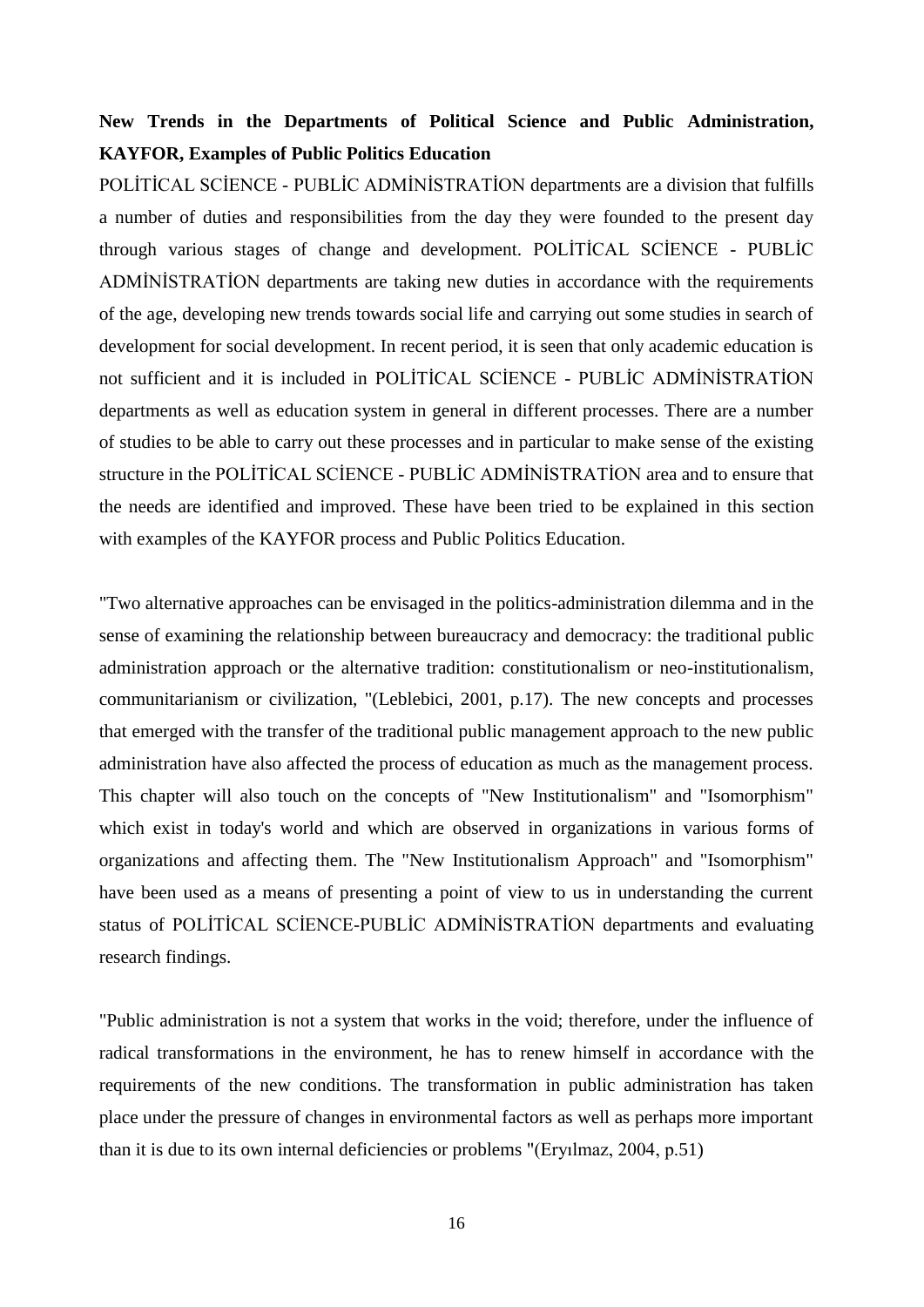As stated above by Eryılmaz, PUBLİC ADMİNİSTRATİON, which is expressed as the area where change is experienced by the influence of environmental factors, also brings about the change in PUBLİC ADMİNİSTRATİON education. It must be a public space where events and events can be evaluated together, unlike concepts such as laws, institutions and bureaucracy and politics that are inadequate to explain public administration as an independent field in discipline and practice "(Leblebici, 2001, p.22) ). Based on this necessity, the studies in the area of POLİTİCAL SCİENCE / PUBLİC ADMİNİSTRATİON, the new trends in the POLİTİCAL SCİENCE / PUBLİC ADMİNİSTRATİON sections and the approaches and findings about the contribution of the POLİTİCAL SCİENCE / PUBLİC ADMİNİSTRATİON departments to the institutionalization process are explained in this part of the study.

# **New Institutionalism Approach and Isomorphism as an Instrument to Understand the Structures of Political Science and Public Administration / Public Administration Departments.**

Organizations represent an institutional process that expresses what constitutes individuals, the various norms, the basically accepted values, beliefs, rules, and behavior on which their assets are based. It is important to make sense of the existence of POLİTİCAL SCİENCE / PUBLİC ADMİNİSTRATİON departments that have this organizational structure and organizational process in order to analyze the values and structures of the sections within the research within a theory. In this sense, it is important to know the concepts of the new institutionalist approach and isomorphism in terms of establishing the basis of the items given in the research findings and included in the research hypotheses. Institutionalism suggests that organizationalism has become compatible with the environment through mutual ties, in a similar tendency, by organizing organizations and organizing organizations in the form of thinking about social processes contributing to the processes of differentiation, development and change of these structures. Since 1990, studies on institutionalism have been increasing and a new theory called "New Institutionalism" appears to have emerged. The interest in this paradigm is related to the interdisciplinary research on explaining institutions and understanding their structures (Bolat and Seymen, 2006, p.224).

"The question that led to the emergence of the new institutionalist movement is that despite the fact that there are many different states in the United States and of these provinces around fifteen of the local school districts, the same structure and level of schooling is evident if they enter Main State east of this country and leave Washington State in the west. This analogy in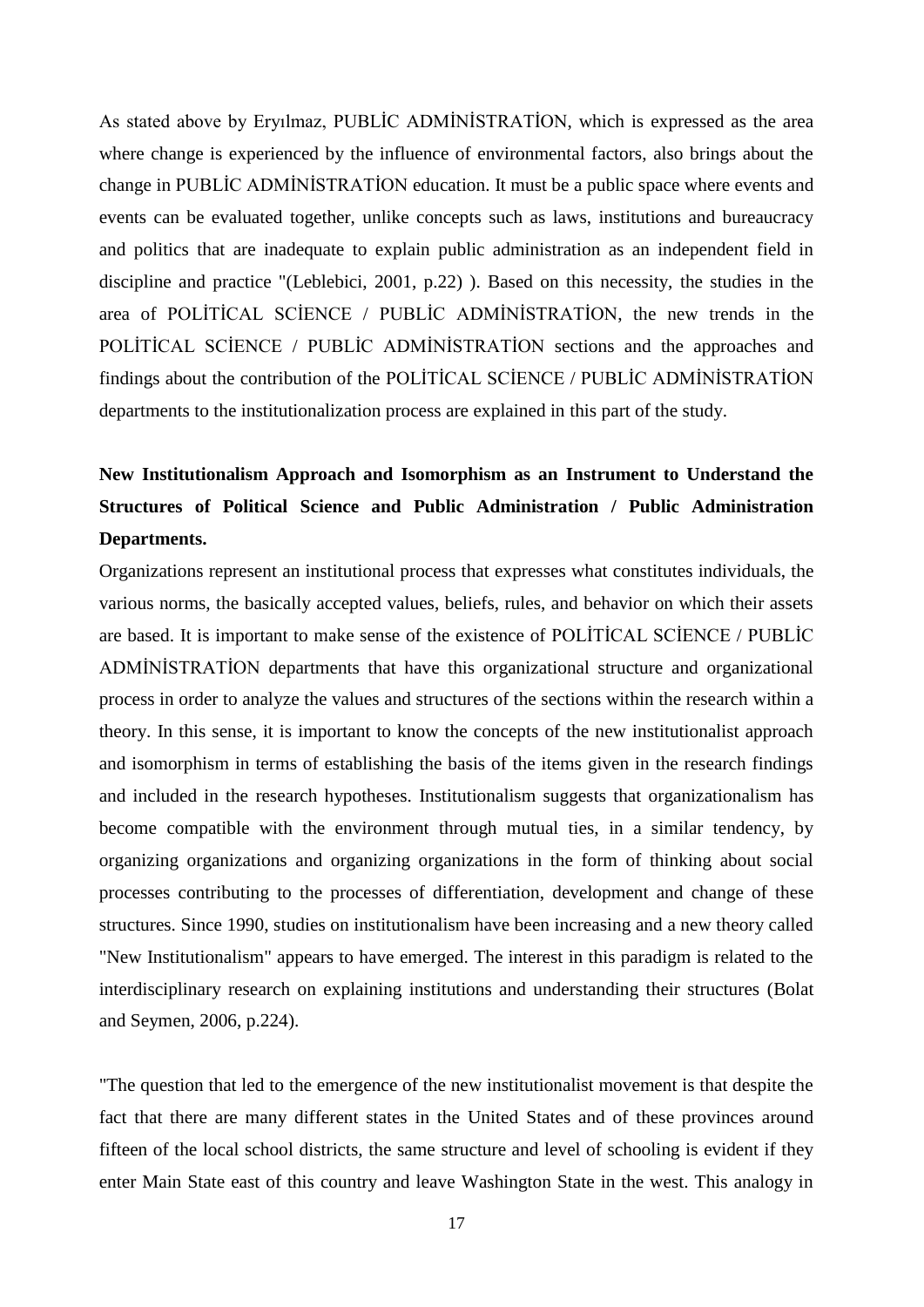organizations is making an impact on the existing structure and status quo "(Aypay, 2001, p.503)

As a result of the researches on the investigation of these questions, it is stated that the new institutionalism theory emerged. Establishing and implementing good management systems for sustainable success is called institutionalization. It is mentioned that the institutionalization process must be perceived as a structure in which the collective action and the human factor are kept in the foreground on the basis of continuous improvement understanding (Beşkonaklı and Solaroğlu, 2002, p.34) without having a view of everything in the system. The new institutionalism approach that first emerged at Stanford University in the 1970s derives its origins from an institutionalist approach. In summary, this means that the values possessed are preserved in the organizational structure in the historical process. According to the new institutional approach, performance studies should regulate organizational structures and behaviors according to values and rules, which are far from developmental strategies, accepted social reality (Aypay, 2001, p.503, and Bolat ve Seymen, 2006, p.241).

Within the new institutional approach, factors such as practices, occupations and technology affecting organizational structures are included. These factors are mythic and institutionalized within the society. Myths are reflected in organizational structures without any process of inquiry such as efficiency and effectiveness. As a result, organizations try to gain legitimacy, which is important for institutional analysis rather than accounts such as efficiency and profitability (Meyer and Rowan, 1977, Kalemci and Tüzün, 2008, p. The articles "Institutionalized Organizations: Formal Structure as Myth and Ceremony" and "The Effects of Education as an Institution", which Meyer and Rowan published in 1977, , it is said that it is basic in relation to the new institutionalism movement (Aypay, 2001, p.504). "Meyer and Rowan's article suggests that the formal structure of many associations in post-industrial society reflects the myths of large-scale institutional environments, rather than the technical requirements and performance criteria for work. According to the researchers, in modern societies, rational elements of formal organizational structure take their origins from the understanding of social reality and reflect this conception "(Meyer and Rowan, 1977: 341-343, Bolat and Seymen, 2006, p.233)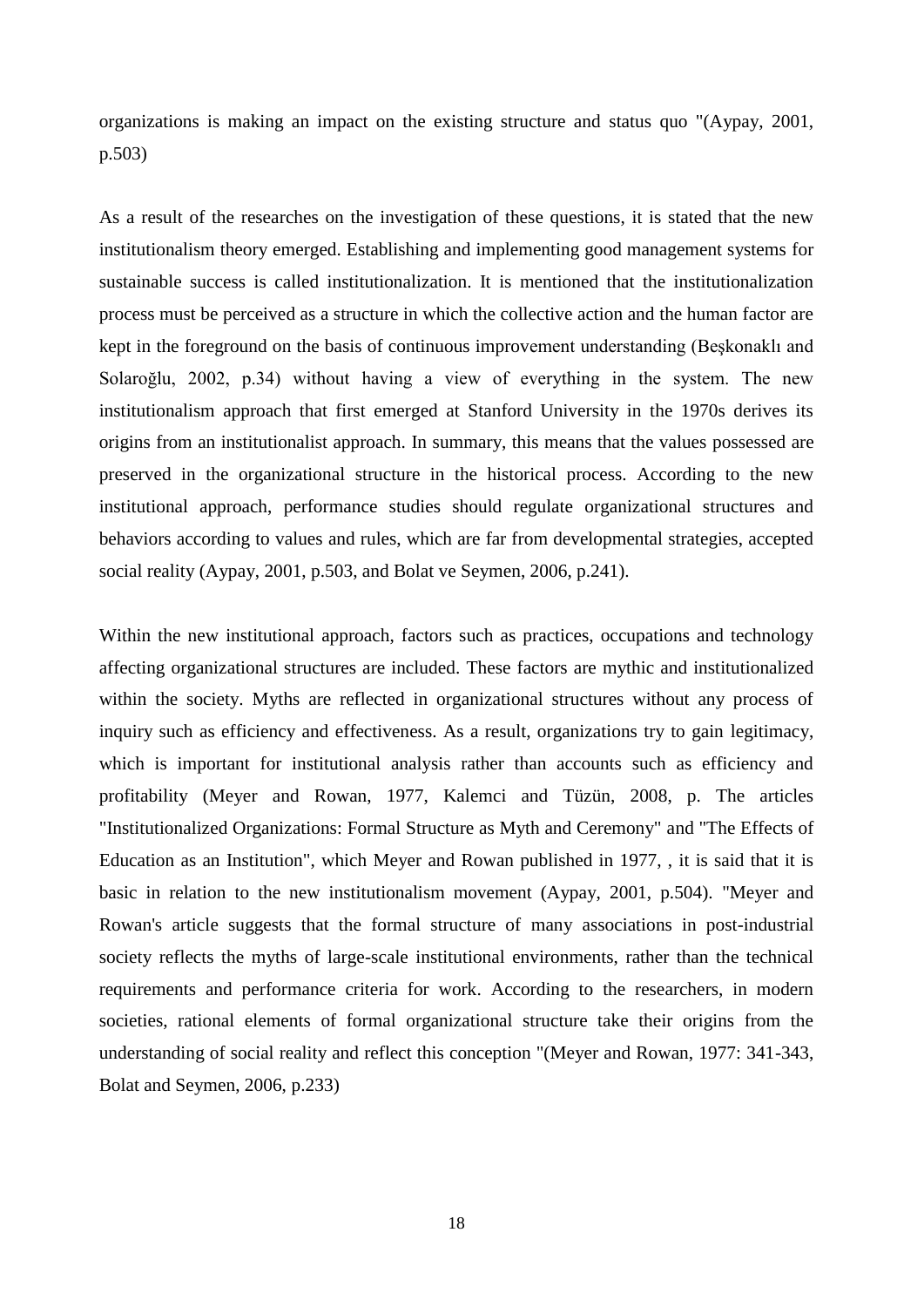| <b>Classical Approaches</b>   | <b>Functional Approaches</b> | <b>Institutionalism</b><br><b>New</b> |
|-------------------------------|------------------------------|---------------------------------------|
|                               |                              | <b>Theory</b>                         |
| Fertility                     | Change                       | Resistance / Continuity               |
| <b>Hierarchical Structure</b> | <b>Informal Structure</b>    | <b>Formal Structure</b>               |
| Authority                     | <b>Conflict of Interest</b>  | Legitimacy                            |
| Controlled                    | Cooptive Environment         | <b>Constitutive Environments</b>      |
| Environments                  |                              |                                       |
| Rationally<br>Expected        | <b>Unexpected Activities</b> | (Unreflective) Activities             |
| Activities                    |                              |                                       |
| Theory of Work                | Theory of Socialization      | <b>Attribution Theory</b>             |
| Rules                         | <b>Norms</b>                 | Order                                 |

**Table 1: Comparison of New Institutionalism Theory with Other Organizational Theories**

According to the new institutional approach, the organizations do not change at the same time with the change. This approach, which advocates that life can continue in unsuccessful organizations, draws attention to the importance of formal structures. The new institutionalist approach draws attention to the legitimacy of organizational behavior. For example, various institutions, and in particular schools / universities, can provide legitimacy and social support by using the myths of rationality in society. Newly established universities, buildings, lessons, classrooms, etc., which they create without considering their internal dynamics. is an assumption of a structure that is easily accepted and unquestionable according to this approach by considering and imitating an example that has been developed and considered important by society. The new institutionalist approach, which advocates that both the organization and the organization regulate each other, focuses on the organizational sectors. The new institutionalism approach, which argues that the process of institutionalization is a cognitive process, rejects the theory of socialization (Aypay, 2001, pp. 505-508 and Şener, 2010, pp. 67- 68).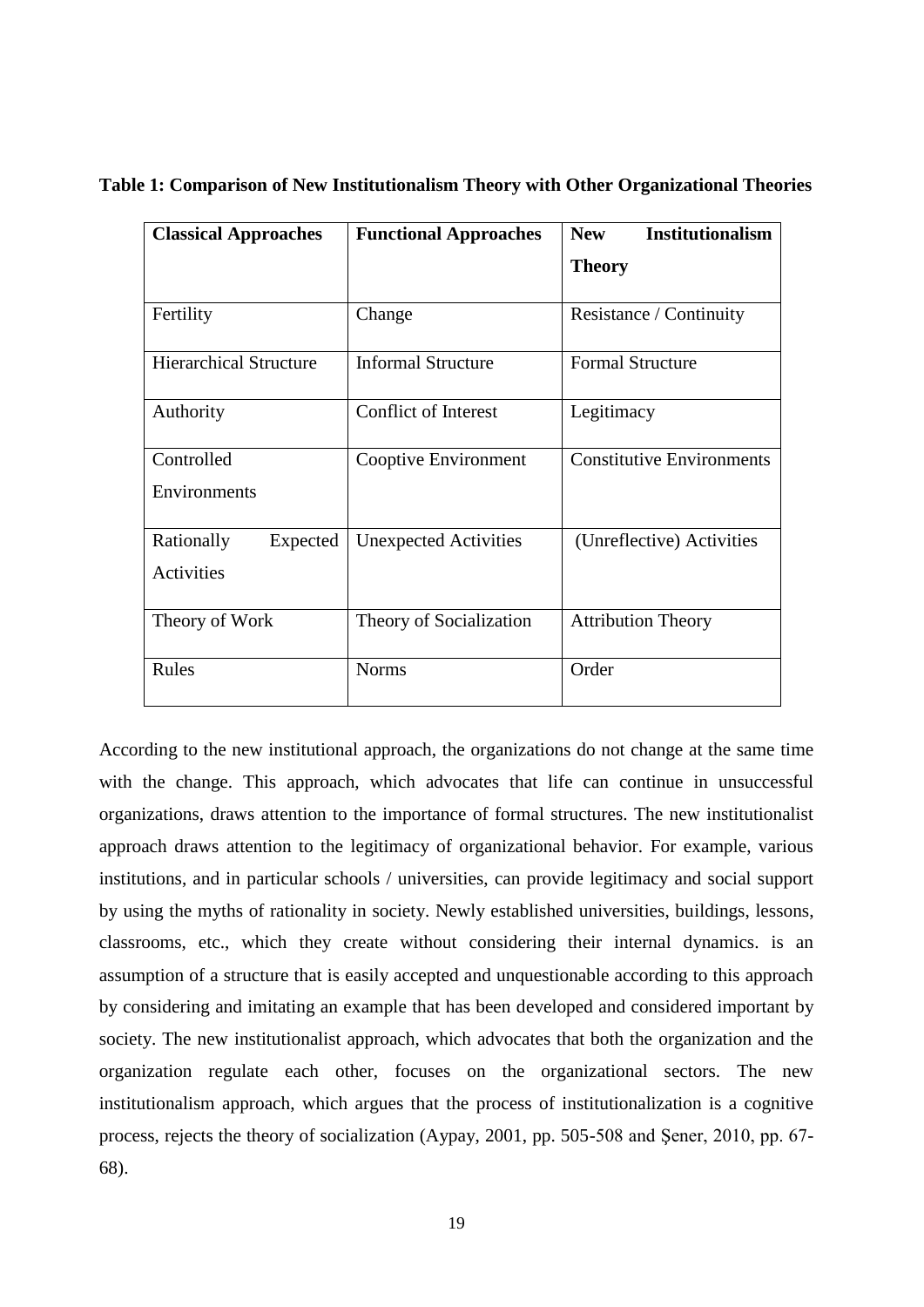Explaining the social structure and behavior patterns; the role of the rules, the importance of historical accumulation and the influence of cultures. The new institutionalists who bring the concept of "institutional uniformity" to the field literature say that they are more similar to each other with the influence of processes such as normative pressures, imitation and coercion (DiMaggio and Powell, 1983: 150-154, Bolat and Seymen, 2006, p. 224). In other words, it is defined as 'isomorphism', which points out that the structures and behaviors of the organizations are approached towards each other and eventually homogenized within a common congregation (Özcan, 2001, p. In another definition, isomorphism (institutional similarity, equilibrium) is defined as "a press within the same environmental conditions as the pressure of the other knitting analogy and is regarded as the most important factor that establishes the relationship between the organization and its environment" (Beşkonaklı and Solaroğlu, 2002, p. ). "Word is literally the same in uniformity, chemistry and geology 'in form or structure'; zoolojide is defined as 'the similarity in various organisms from the organism' (Turkish Language Association, 1988a: 470, Bolat and Seymen, pp. 242-243).

"According to the predominant assumption in the field of new institutionalist theory, especially the organizations that have resurrected their lives in institutional character-driven environments, the hurrying to gain legitimacy is ultimately attributed to their uniformity" (Eryılmaz, 2011, p. Organizations need to be able to meet the expectations imposed by their institutional surroundings in order to sustain their assets, and to adapt to their environment, social and cultural structure. It is said that this process, which is expressed as a process of harmonization with institutionalized norms and values, necessitates adaptation to the pressures, is tended to be organized by isomorphic organizations (Duman, 2012, p.10). Three mechanisms cause the change to homogeneity in organizational areas. "These are (1) the coercive isomorphism in which the question of political influence and legitimacy emerges; (2) mimetic isomorphism resulting from standard responses to reduce uncertainty; Normative isomorphism "(Powell and DiMaggio, 1991, Aypay, 2001, p.509 and Smoke, 2012, p.12), which emerged as a result of (3) professionalism.

Political influences are said to be the source of financing, the legal regulations that can be exemplified for academic content, the formation of compelling isomorphism. To avoid an uncertain environment and process, an organization with the same qualities and qualities in the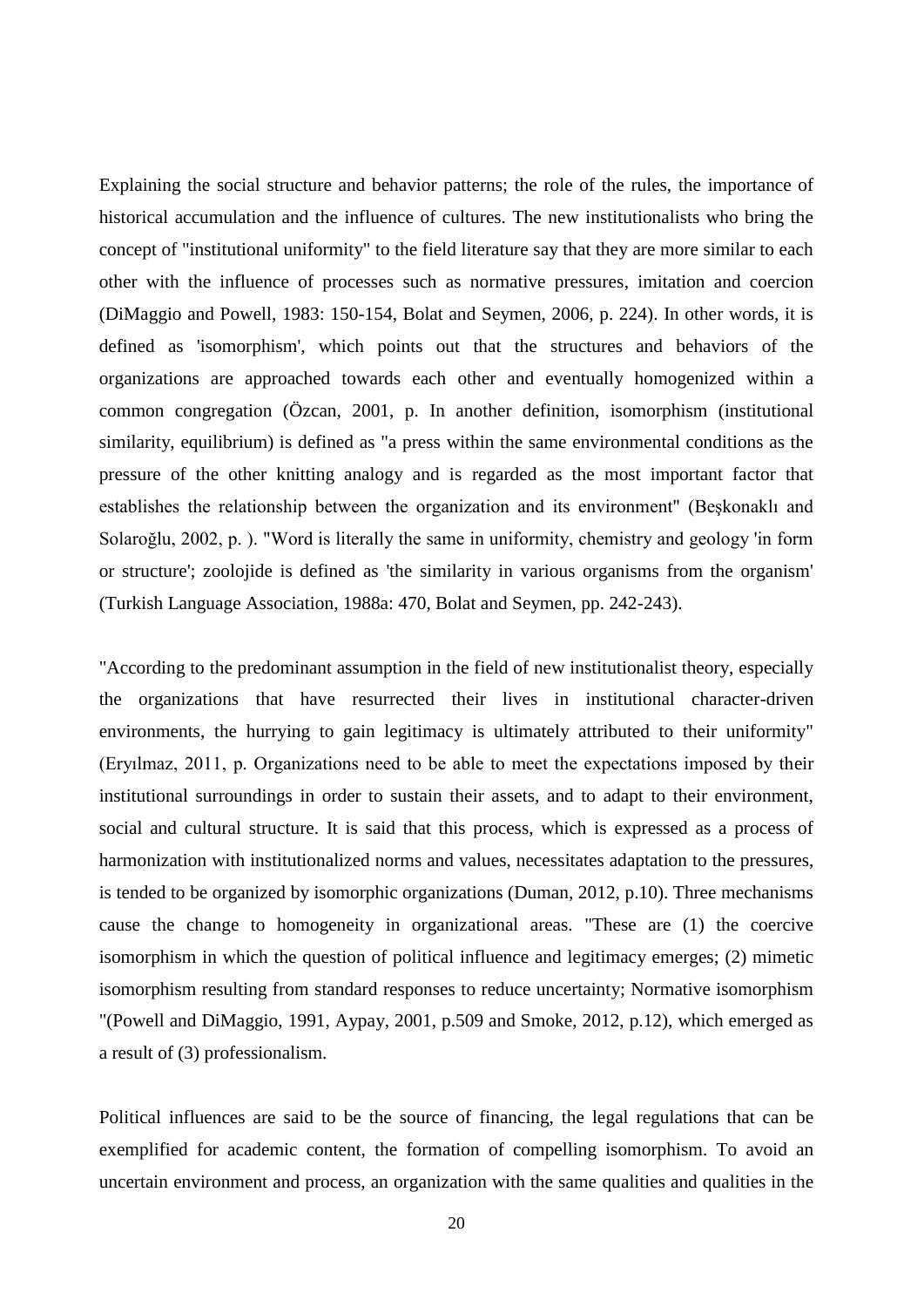environmental environment is doing what it is doing and behaving in the same way, acting as such and arranging its structures according to it, as the reason for the formation of analogous isomorphism with another name imitator. Normative isomorphism, which is regarded as a result of specialization, is often described as a common species in university structures (Celep and Tülübaş, 2015, p.73-74)

Examples of compulsory isomorphism are examples of various laws and regulations outside the law governing higher education and sanctions. In the case of analogous isomorphism, developed universities such as ODTÜ and Boğaziçi can be expressed as adaptations to their own universities by following the structures and practices of these universities during and after establishment as an example. The result of analogous isomorphism is said to be that the criticisms are easily answered in response to the criticisms of the institutions that regulate their structure accordingly. As an example of normative isomorphism that emerges as a result of professionalism, it is expressed as a source in the public administration education and the training of public administrators in the same way that the students who graduated from the same university are exhibited similar behavior in public administration (Aypay, 2001, p.509 ).

#### **KAYFOR Process**

Scientific meetings held in our country as well as in all countries serve a number of purposes, such as firstly to announce academic studies to academic communities, to share academic studies with the public at the same time and to start professional dating and association processes (Seçkiner ve Yıldız, 2012, p.111). In our country, increasing numbers of departments in parallel with the increasing number of universities have increasingly revealed the necessity of increasing the expectation levels of the society, increasing and sharing of academic studies. POLİTİCAL SCİENCE and PUBLİC ADMİNİSTRATİON departments have been observed to have entered into many different trends since the day they were established and to carry out their activities towards the conditions of the times. Recently there have been new trends and processes in the area of POLİTİCAL SCİENCE / PUBLİC ADMİNİSTRATİON. One of these is the process of establishing scientific meetings that accelerate especially after 2000 and sharing this with various sections of the society.

Recently, the effects of the globalization process and the shrinking structure of the state, the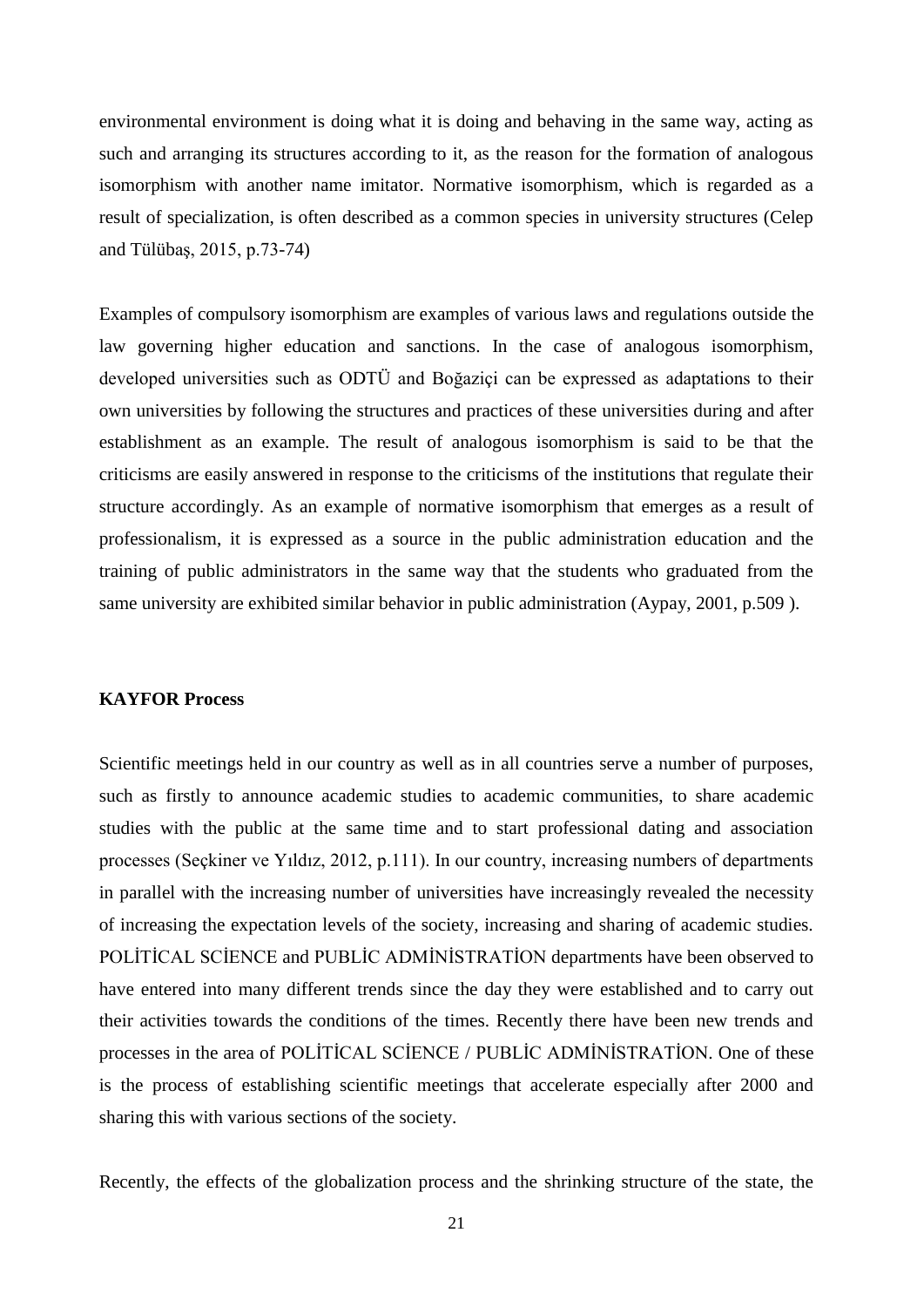redefinition of the role of the government, the quest for various reforms, the processes of the management of the field in terms of methods and techniques in the public administration field, the question marks about the future of public administration, the need for a new approach, the Public Management Forum (KAYFOR) in the field of PUBLİC ADMİNİSTRATİON with the concern of establishing a scientific interaction and co-operation with continuity was initiated in 2003 (Özşen, 2004, p.7).

Before the KAYFOR process, it is said that the scientific meetings held in the field of POLİTİCAL SCİENCE / PUBLİC ADMİNİSTRATİON are very limited in terms of numerical and effectiveness. PUBLİC ADMİNİSTRATİON area where multiple researchers and practitioners to take place, conducted by the Turkish Association of Executives in 1976 by Kurth Fişek compiled the meetings and the sharing of research results "Social Make the relationship in terms of the Civil Administration in Turkey: System and Challenges" books, scientific in the field of collective as the beginning of the scientific study period. Another scientific meetings result of Turkey, which was organized by the Association of Social Sciences published in 1986, "Development of Social Science Research in Turkey" book "management science research" presented in separate sessions with topics and published studies are mentioned as another example of the work done in this area. "Political and Administrative Corruption" organized by TODAİE and IIAS in 1998 and "Local Administrations Symposium" organized by TODAİE in 2000 were organized by TODAİE with some thematic meetings such as "Public Administration Between Globalization and Local Governance" organized by TODAİE "The 1st National Congress of Public Administration" is stated as other scientific meetings held in the areas of POLİTİCAL SCİENCE / PUBLİC ADMİNİSTRATİON. Moreover, it was stated that "Public Administration Discipline Symposium" held in TODAİE in 1994 was another scientific meeting in which the foundation of KAYFOR was initiated intellectuals (Seçkiner ve Yıldız, 2012, pp. 113-114).

KAYFOR was held for the first time in 2003 and continues to be carried out in a regular manner. It has been said that KAYFOR has emerged with the aim of improving the current developments in the field of KH, the evaluation and scientific production with the participation of scientists and practitioners. KAYFOR, which aims to develop the relationship between theory and practice, and to create a discussion environment by presenting reports on the field by bureaucrats and academicians from the local administrations and local administrations, will be organized 13 times this year in Konya (Özşen, 2004, pp. 8-9) .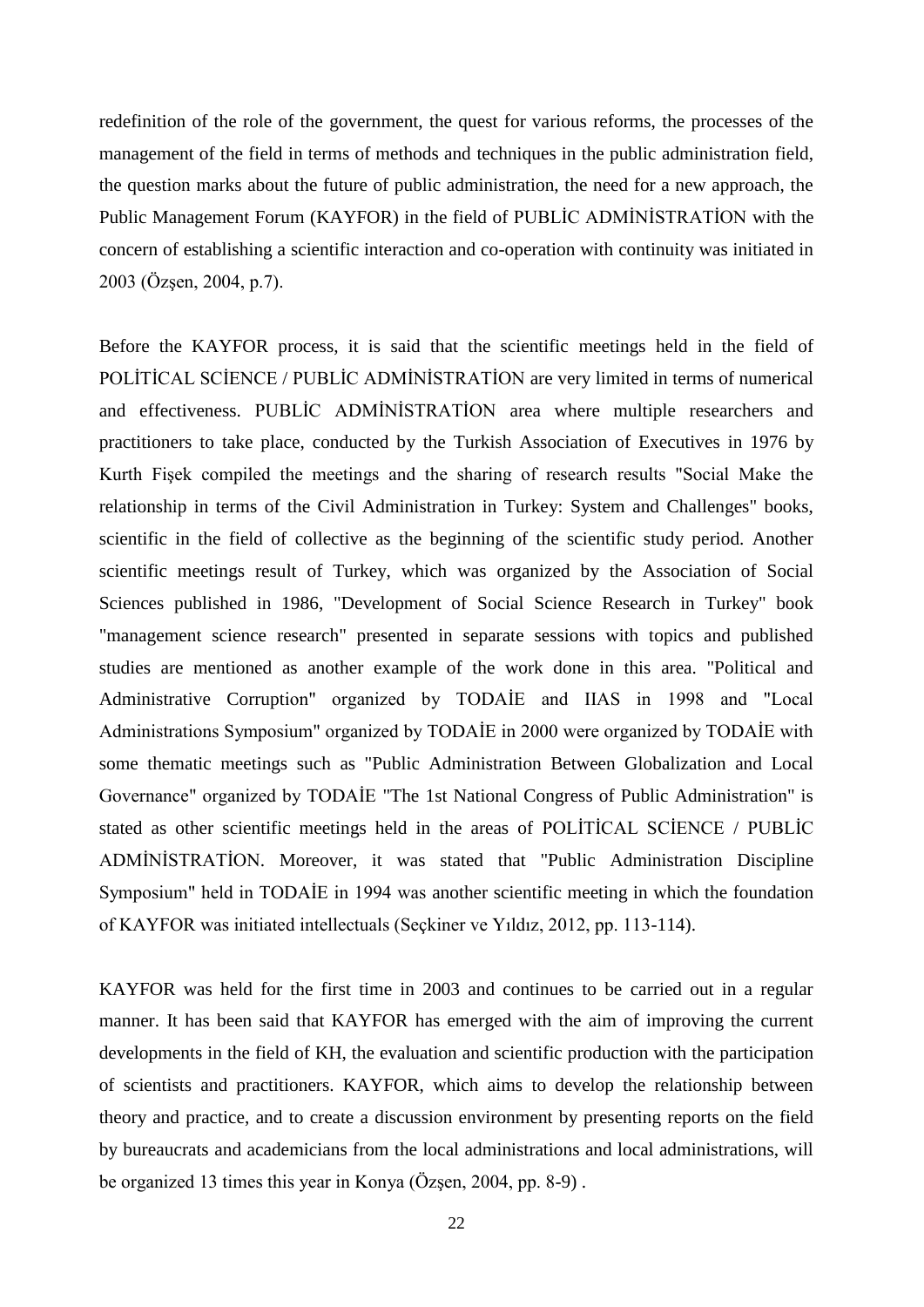2003 KAYFOR 1, Mersin University; 2004 KAYFOR 2, Hacettepe University; 2005 KAYFOR 3, METU; 2006 KAYFOR 4, Muğla Sıtkı Koçman University; 2007 KAYFOR 5, Kocaeli University; 2008 KAYFOR 6, Abant Izzet Baysal University; 2009 KAYFOR 7, Kahramanmaras Sutcu Imam University; 2010 KAYFOR 8, TODAİE; 2011 KAYFOR 9, Gazi University; 2012 KAYFOR 10, Uludag University; 2013 KAYFOR 11, Ondokuzmayıs University; The year 2014 is organized with different topics and themes when hosted by Adnan Menderes

University.

The study "Development and Institutionalization Process of Scientific Meetings in Public Administration: Public Management Forum (KAYFOR) Example" conducted by Seçkiner and Yıldız in 2012 evaluated KAYFOR in terms of institutionalization process and sustainability processes in addition to the causes of the KAYFOR process. With the question of what needs to be achieved by KAYFOR, the causes of the emergence and development of KAYFOR are collected in 4 main effects. As a first reason, it is emphasized that the researchers who have been working in the field of PUBLİC ADMİNİSTRATİON have formed this process with the reason that they do not have an environment to provide academic information sharing and make them coalesce. Secondly, it is stated that the question of why there can not be a continuous scientific meeting in the field of POLİTİCAL SCİENCE / PUBLİC ADMİNİSTRATİON, while the other scientific disciplines such as finance, international relations and business are being carried out in a continuing manner (Kizkiner and Yıldız, 2012, p. 116). In the study of "The Birth, Institutionalization and Field Effects of the National Management and Organization Congress" published by Özen and Kalemci in 2009, the National Management and Organization Congress (to confirm the causes of the formation of KAYFOR), the process of formation of congressional identity and congresses in other fields (Özen, Kalemci, 2009, p. 80).

The third reason for the emergence of KAYFOR is the need to discuss with scientists new developments of discipline faced by the recent rise of the public administration and the downsizing of the PUBLİC ADMİNİSTRATİON system in the 1980s and 1990s (Seçkiner ve Yildiz, 2012, s .117). The fourth reason is the need to improve the quality of HF training and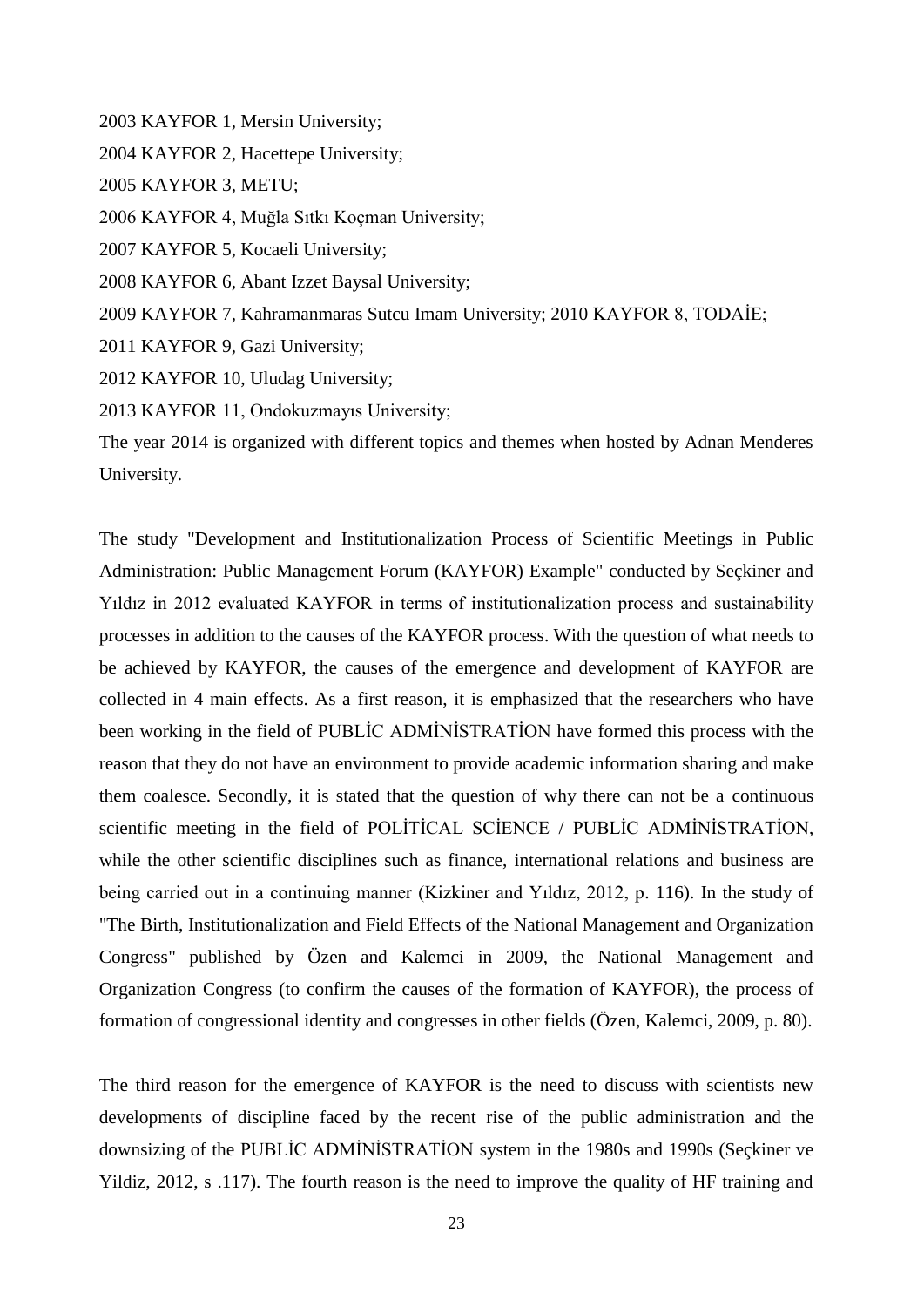the need for HF members to form discussions and joint / similar course schedules. The effort to establish standardization in the curriculum has been observed in the PUBLİC ADMİNİSTRATİON sections and it has been stated that the efficiency requirements of this process are handled in the KAYFOR process. When it comes to KEYFORD 13, it is said that the discussions related to the KAYFOR process have been reexamined on the issues of institutionalization and sustainability and productivity, and are considered on these issues (Seçkiner ve Yıldız, 2012, pp. 117-118). The KAYFOR process as an instrument for determining opportunities and deficiencies in the design of the work that should be done in the field is also seen as important in terms of bringing together people working in this discipline (Güler, 2004, p.

#### **Public Politics Education**

There are two main areas of public administration that are examined in terms of organizational (structural dimension) orientation and service (functional dimension) orientation. The existing bureaucratic structure of the state as central and local governments means to be organizational. Another important structure expressed as the functional dimension of HF, where the service processes of the HF domain are included, is called public policies (Çevik, 2008, p. 181). The field of public policy-making, where the work of the KM area is being worked on, has begun to be examined in developed countries, especially in the last 30-40 years. until today from the 1970s is the growing interest in and become a separate review of public politics without studies, in developing countries such as Turkey, it expressed as an area that can not find too much space (Agile 2007, p.129).

With the introduction of many definitions in the context of public policy, especially those interested in the POLİTİCAL SCİENCE area have made some general and comprehensive definitions of what public policy is. The definitions of "public politics are related to the environment of a public institution" (Eyestone, 1971: 18) or "public policy, public administration (government) is everything they choose to do or not" (Dye, 1987: 3) (Cevik, 2007, p.130 and Çevik, 2008, p.182 and Yıldız, 2011, p.2). In another definition, public policy is defined as "a relatively stable, purposeful action or a state of inertia followed by a set of actors or actors related to a problem or problem" (Anderson, 2011: 6, Köseoğlu and Sobacı 443).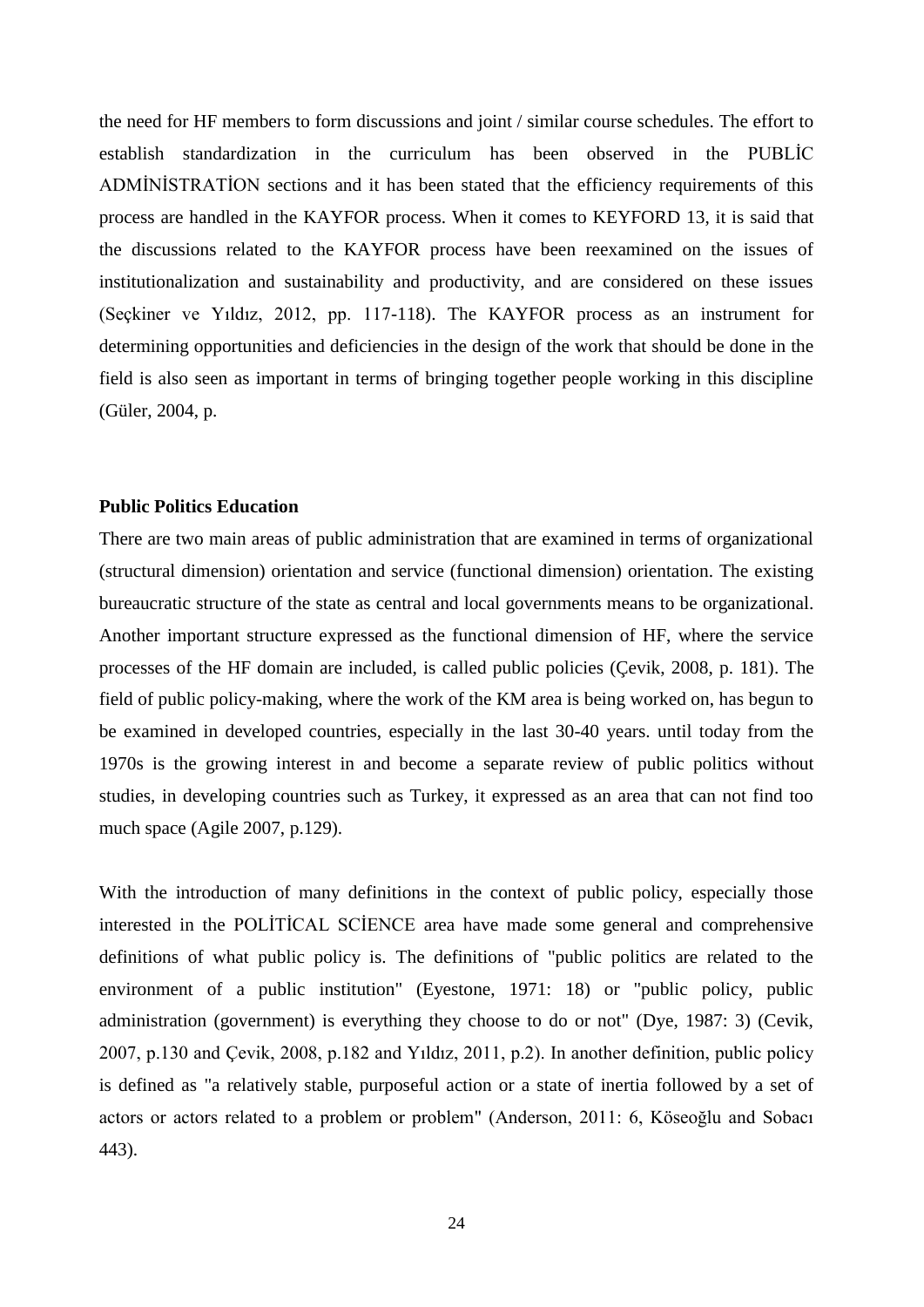The existence of a number of actors involved in the process of public policy formation is mentioned. These are state, parliament, political parties, think tanks, citizens, judicial institutions, pressure groups, non-governmental organizations, universities, media and international organizations (Yıldız and Sobacı, 2013, p.119 and Korkmaz, 2014, -8). Regarding the study of public policies, it is necessary to understand the behaviors of those who form the political process, those who have role in this process, those who apply formulated politics and those who react to this process in an integrated manner (Çevik, 2007, p.130 and Çevik, 2008, p. 182).

in developing countries like Turkey, public works and public politics without politics without the training process is referred to as a fairly new and evolving process. and increased academic interest in politics without field work for the public are indicated with 1990 in Turkey. Along with this, it is said that undergraduate and graduate level courses are started to be given in the POLİTİCAL SCİENCE / PUBLİC ADMİNİSTRATİON departments of universities and that master and Ph.D. students have written theses about the subject (Yıldız and Sobacı, 2013, p.10).

It is stated that public policy work is usually done for three purposes and these aims are stated in political, occupational and scientific terms (Ranney, 1968, Çevik, 2007, p.136). Political aims: the work of the political party, usually the ruling party, and the various politics they have undertaken during the period of their own government, the reports prepared or made by them in their own favor, and the work done to announce it. Studies of public policies carried out for political purposes and studies of policy analysis and evaluation are stated as a recognized reality that will be away from impartiality and realism. Vocational aims: refers to research conducted by any public institution, for example institutions acting in their field of study, such as education, health or safety, their own institutions and professions. The aim here is parallels with the political purpose. In other words, it is far from being realistic and impartial with the aim of showing the successful activities of its activities in the institutions that carry out public policy studies with professional purposes. Scientific aims: from the point of view of carrying out work with professional or political aims in the field of public policy, the point of view is more valuable for scientific reasons with the point of view and academic perspective. Political or professional purposes and public policy work can cause political misconduct and misconduct by politicians, decision makers and public institutions. In general, however, social science is not particularly hostile to such concerns as the POLİTİCAL SCİENCE and PUBLİC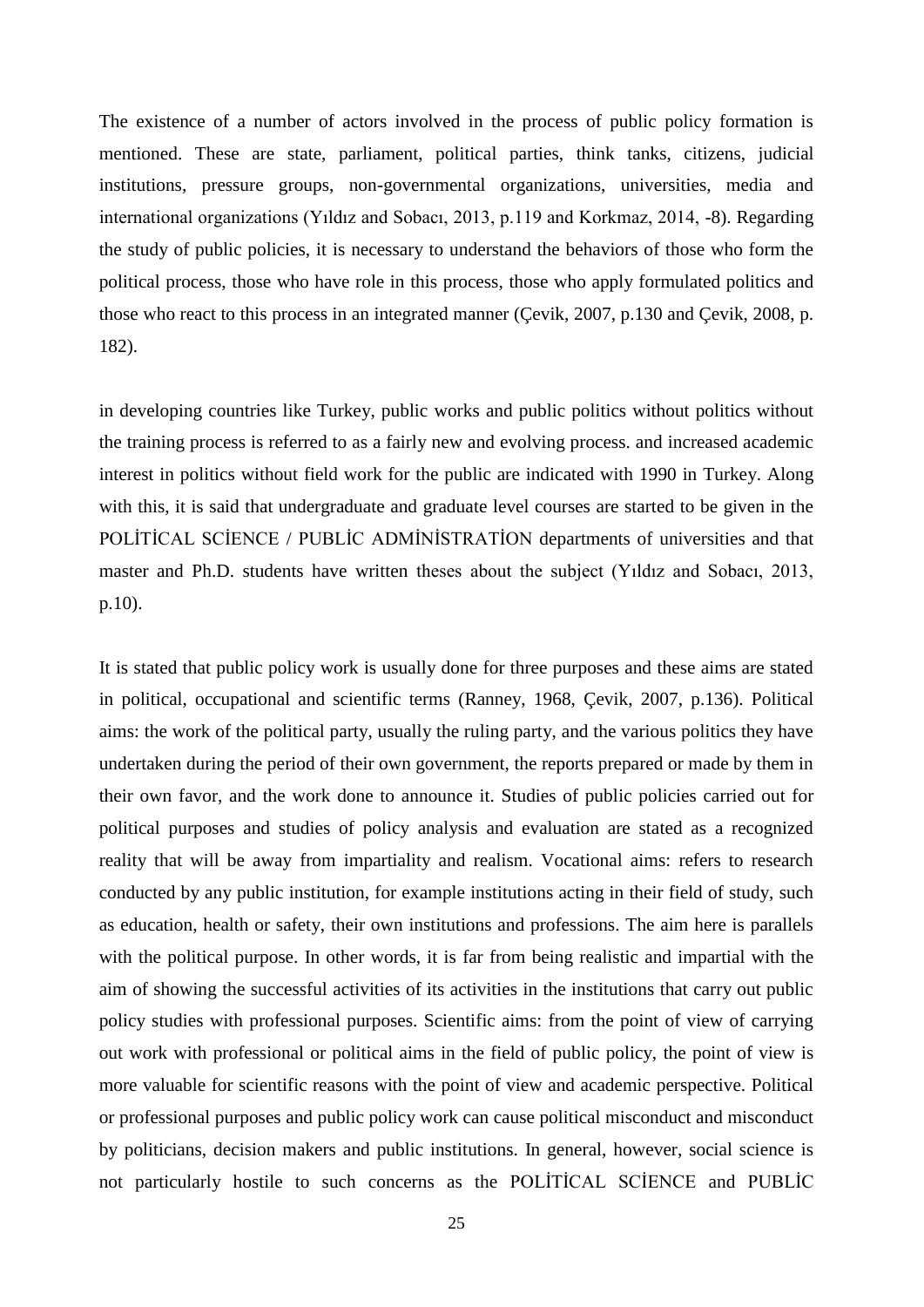ADMİNİSTRATİON science. It is stated that the researchers who carry out their studies in the field of Scientific Purposes and the POLİTİCAL SCİENCE / PUBLİC ADMİNİSTRATİON are dealing with the phenomenon with scientific approach and they are very valuable as they are educated and educated in this area and they should stay away from various interests and work in terms of their dominance of the processes (Çevik, 2007, pp. 135 -137 and Çevik, 2008, pp. 185-186).

"The globalization movement has led to the emergence of various public-policy schools, which originate from differences in the education system and in the forms of government" (Yıldız, Demircioglu and Babaoglu, 2011, 347-348, Yıldız, 2011, p. Two different public policy approaches are mentioned which are mentioned as American and European schools. The education given in the field of public politics at American universities means that it is carried out not only with the education process but also with the research and application processes. It is stated that the majority of American universities as vehicles are used to refer to the existence of centers of research and practice in the field of public policy and that the teaching staff are also involved in the research process and that the projects are being used as an important tool in terms of funding the university. Nevertheless, it is said that in the case of the American school, which is more focused on the practice, the European school has more room for public policy education. It has been found that the qualitative and comparative methods of the European public politics are preferred, while the American public politics prefer the quantitative methods as the school method. The new politics without work and can be considered public education for Turkey, it is said that the two schools that adopt a different combination of different features and it is in the nature (Star, 2011, ss.7-10).

Working with scientific aims in the field of public policy is stated as a difficult academic task in terms of dealing with public politics such as politics, law, sociology, public administration and economics and having a complex field of literature with different perspectives (Yıldız and Sobacı, 2013, pp. 17). The training of the people in the field of the POLITICAL SCIENCE and the realization of their work in this field as qualified personnel suitable for the demands and expectations of the public, it will be possible with the knowledge that they have taken in the fields and the knowledge that will be formed through the studies they have done. In addition, a number of proposals were included in "Public Politics Lecture Notes" written by Yıldız (2011) on the future of public policy work in our country. It is stated that universities should carry out activities related to public policy studies in their own countries and that the centers should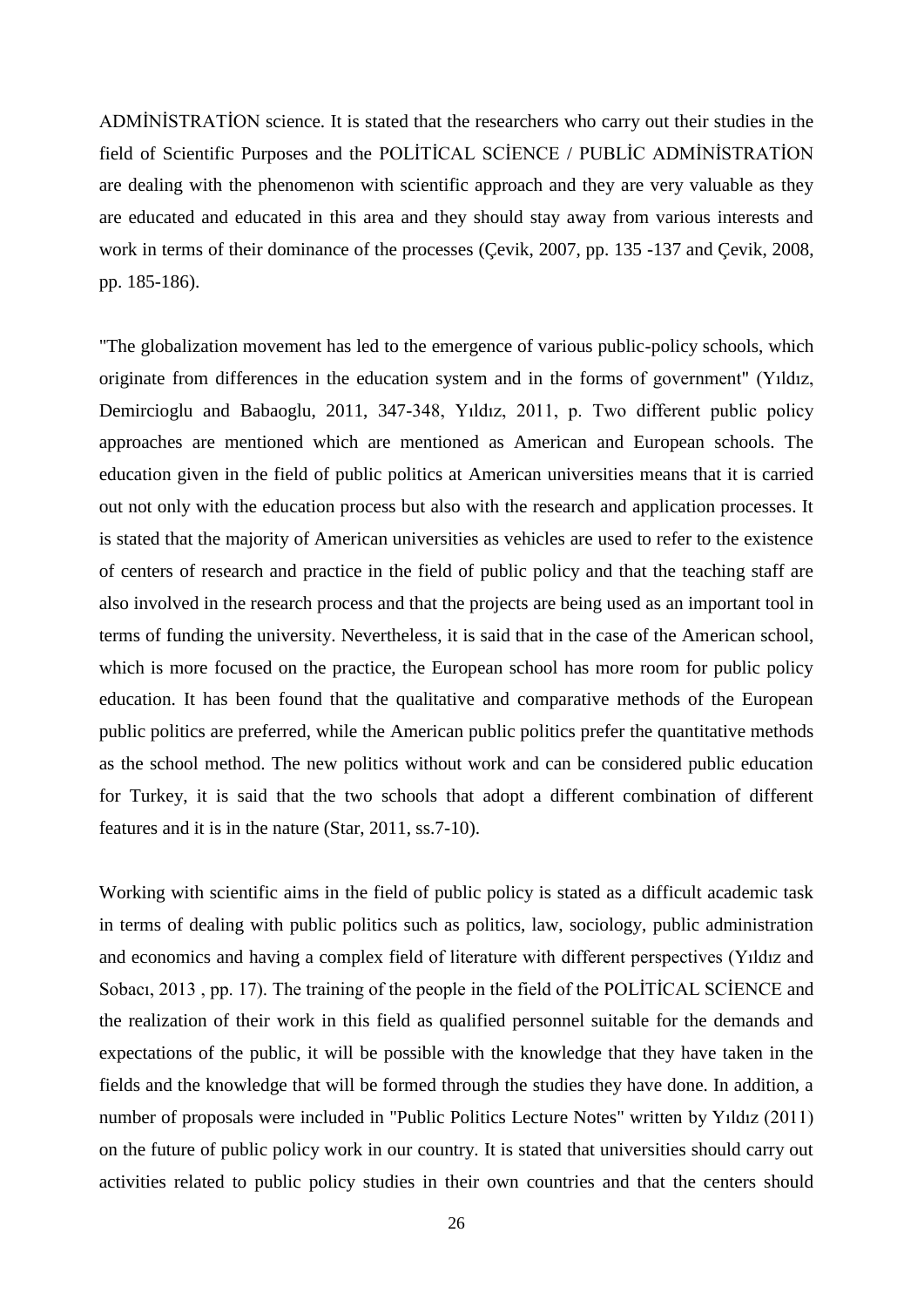establish branches of education. However, starting in 2009, public politics without Workshop brought vitality to this area and are said to contribute to the literature in Turkey. It has been emphasized as a necessity to overcome the shortcomings of materials and materials used in public policy studies (Yıldız, 2011, pp. 6-7).

# **Within the Departments of Political Science and Public Administration / Public Administration, "Public Wisdom Studio Model" as an original model in Innovative Education**

In Turkey POLİTİCAL SCİENCE / HF sections in the curriculum information and innovative courses and encountered a total of 18 courses from the application when the overall structure is analyzed, it was found that in an 8 course Breakthrough University. This section examines in depth the example of the innovative "Public Intelligence Studio (KAS)" that has been found in terms of hosting a number of types of innovation and being a unique model. Participants were followed for 1 year by participant method. Atılım University is a foundation university founded in 1997. The foundation date of the POLİTİCAL SCİENCE department in the university is 2009. The reasons for the emergence of the KAS model, which is an innovative example in terms of originality, processes and methods and in terms of the emerging products, have been investigated. The interviews with the POLİTİCAL SCİENCE department to obtain information on the process of building the curriculum and the process of establishing the curriculum were reached and a number of findings were reached within the framework of the model examined.

As can be recalled from the theoretical sections on innovation, "The level of innovation in the organization is closely related to organizational structure" (Oktuğ, 2014, p.18). This finding has been accepted in this model when the stage of formation of the KAS model is examined, based on the emphasis that has been made with the possibilities provided by the work of the conditions of the formation of innovation.

Based on innovative examples, the finding that innovation exists in newly established universities and departments has been confirmed based on the knowledge that the KAS model is included in an SBOI section that began operations in 2009. When the conditions of emergence of the KAS model were investigated, firstly the interviews with Savaş Zafer Şahin of the department academicians were reached on the information that the discussions taking place during the establishment phase of the department and the anxiety of diversity constitute the existence of the model and the curriculum structure. Described in the theoretical part,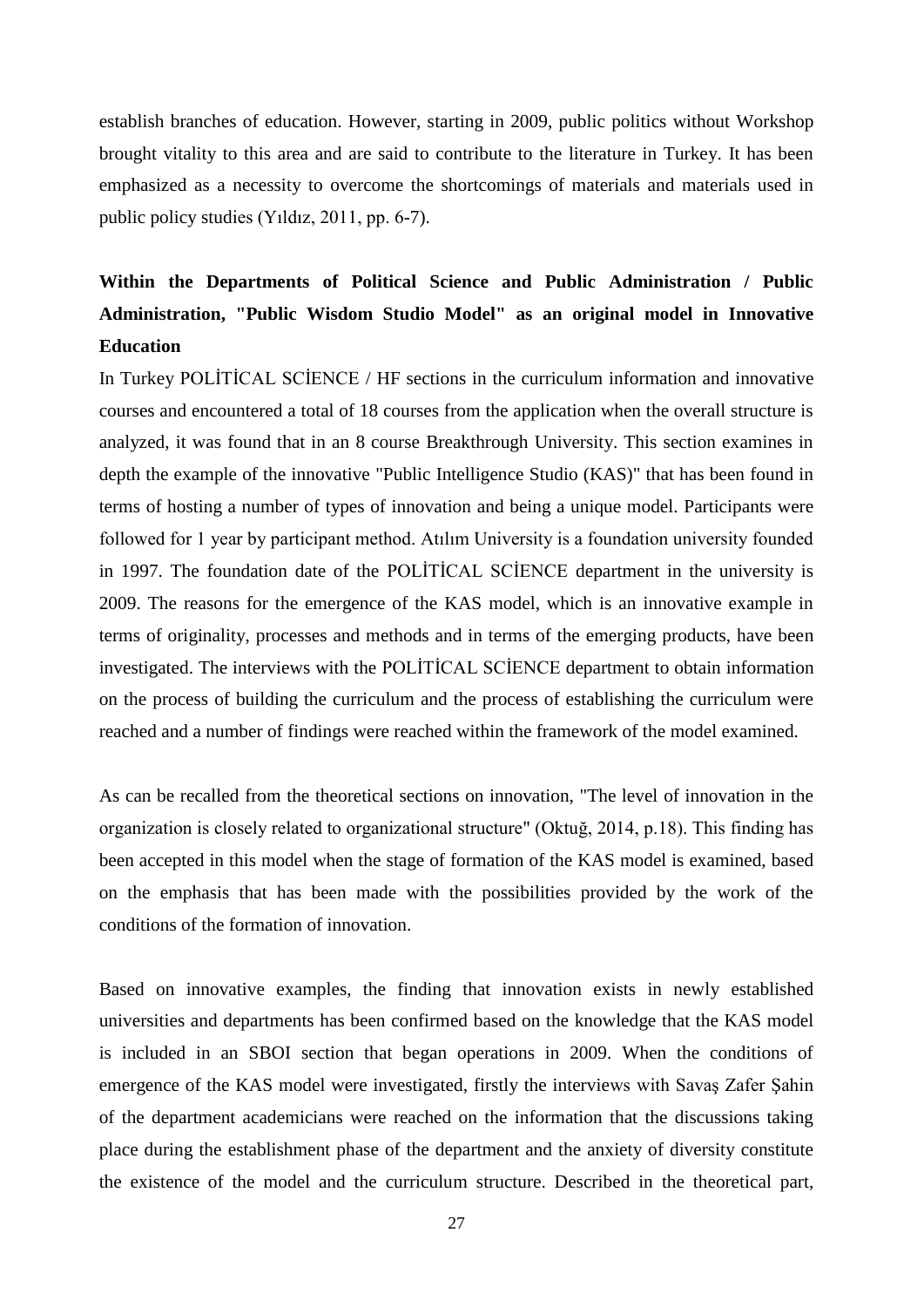exchange of university structures, "the introduction of competition in the international and national levels of higher education, increasing number of universities in Turkey, the only student with revenues standing in the economic field and universities in the face of fluctuations in the higher education field, especially the fragilize foundation universities" (Falcon, 2012, p.5) have been taken into account. To be analyzed in the pursued higher education siyasetlar in the world and Turkey section of the establishment phase and evaluation, this siyasetlar towards the creation of a model that can be created in the current situation innovations concern, KAS example was found to be similar for the fundamental factors revealed.

Sahin (2012), in the text entitled "An Innovative Applied Instructional Model Based on Collaboration between Institutions in Higher Education: Public Wisdom Studio", the conditions of emergence of KAS are explained. In order to see the current situation in the environment where the innovative model is formed in this process, the points to be considered are listed below.

• Atılım University is in the process of strategy development in international and national politics and conditions which are effective in higher education in the process of the establishment of the KAS model and the establishment of the POLİTİCAL SCİENCE department and the inclusion of the third generation university debates in the process of strategy development and the reassessment of the university's strategies,

• Responding to the necessity of the university having a strategy of being a "Ankara" university, having a structure / method to relate to the city,

• To have a pro-active model and to develop cooperation processes (university-university, university-institution)

• The desire to transform the potentials of the university into reality,

• The desire to create an innovative, differentiating, beneficial model in an environment that takes innovative and creative approaches, an external environment analysis, and the process of transforming universities into an environment is listed as the factors that reveal the KAS. It is stated that the model is constructed by KAS (Sahin, 2012, p.1) with the determination that it is appropriate to construct the model as having a loop-like approach with project production and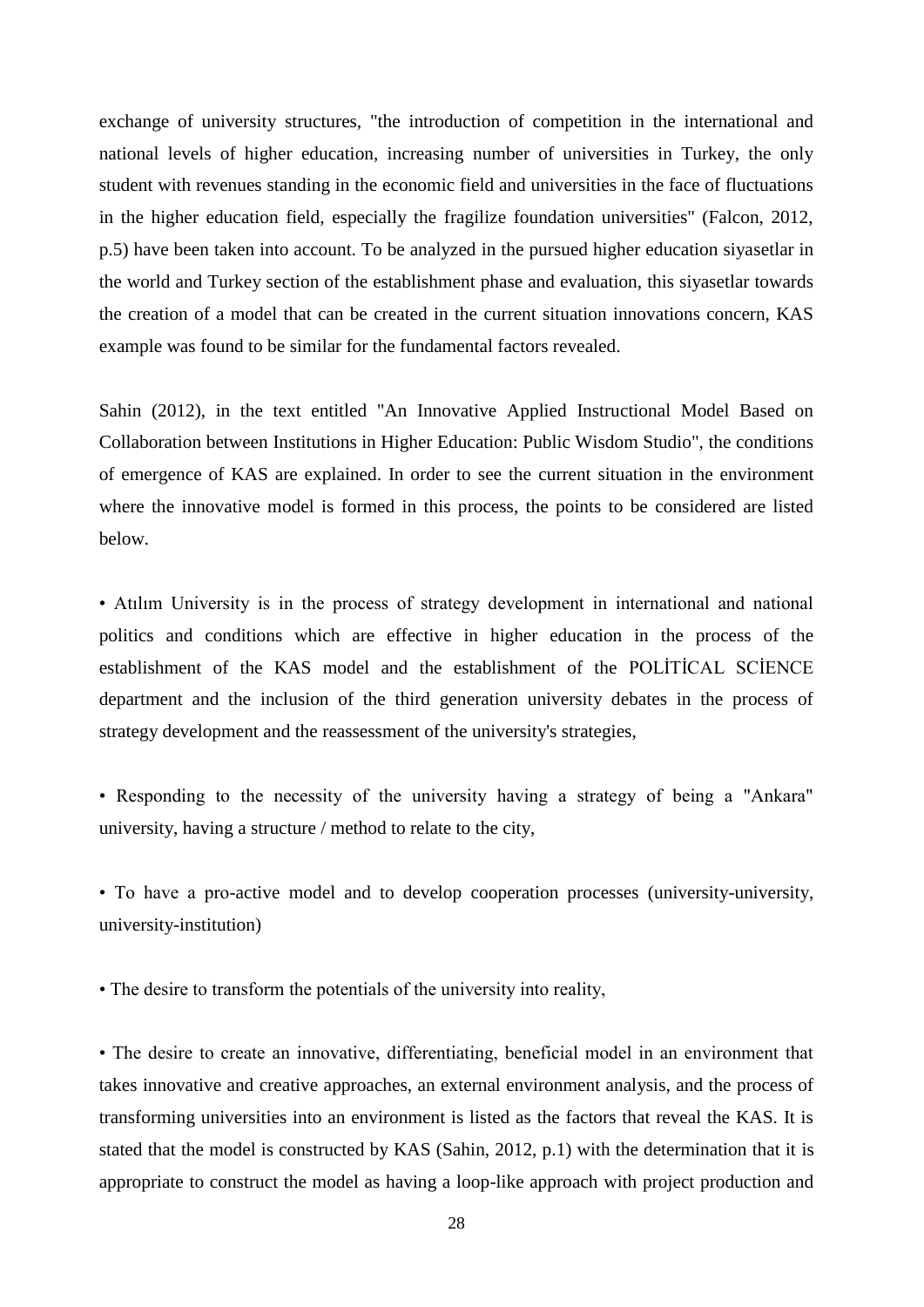project implementation processes.

Atılım University stated that these discussions that existed during the foundation period of the SBMY department affected the curriculum development studies, the studies of the organization of the departmental institutional structure, and the studies of determining the teaching models. While establishing the POLİTİCAL SCİENCE department, it was reported that the process of modeling on various assumptions with regard to diversity, efficiency and efficiency concerns. The following assumptions are made. It is important to note that POLİTİCAL SCİENCE is a "field" that expresses an interdisciplinary, institutional and personal interaction platform, with attention to the purpose of the POLİTİCAL SCİENCE departments and the transfer of theoretical knowledge to the students, (Şahin, 2012, p.2) is the assumption that the process will take place.

"In addition to theoretical information: basic scientific research methodology, project methodology, creative thinking, social entrepreneurship speaking and effective communication in the community, generating knowledge using new technologies, storing, accessing, using media, to provide students with knowledge of art, community sensitivity and general culture, discourse analysis, constructing discourse, adopting and using ethical principles, legislative analysis and legislative development, comparative analysis, individual application and simulation, recognition of institutions and other acquisitions considered to be important in interaction process targeted "(Sahin, 2012, pages 2-3).

Taking these goals and assumptions into account, Atılım University, which is said to have been formed, has been awarded the POLİTİCAL SCİENCE curriculum in terms of innovativeness; product-service innovation, process innovation, strategic innovation, application innovation, experience innovation and organizational innovation, model output and results. It has been determined that, when comparing the goals, assumptions and targets with the KAS model in POLİTİCAL SCİENCE departments, the curriculum has an arrangement covering all of the KAS model in the other innovative courses with the movement based on the definitions and course contents included in the curricula. In order to confirm this determination, Gediz University, POLİTİCAL SCİENCE department, "Questionnaire Analysis" course content and method, Nişantaşı University, POLİTİCAL SCİENCE department "On-the-Job Professional Practice" course method, Sakarya University, POLİTİCAL SCİENCE department, "Professional Practice" it will be sufficient to look at the content and methodology of the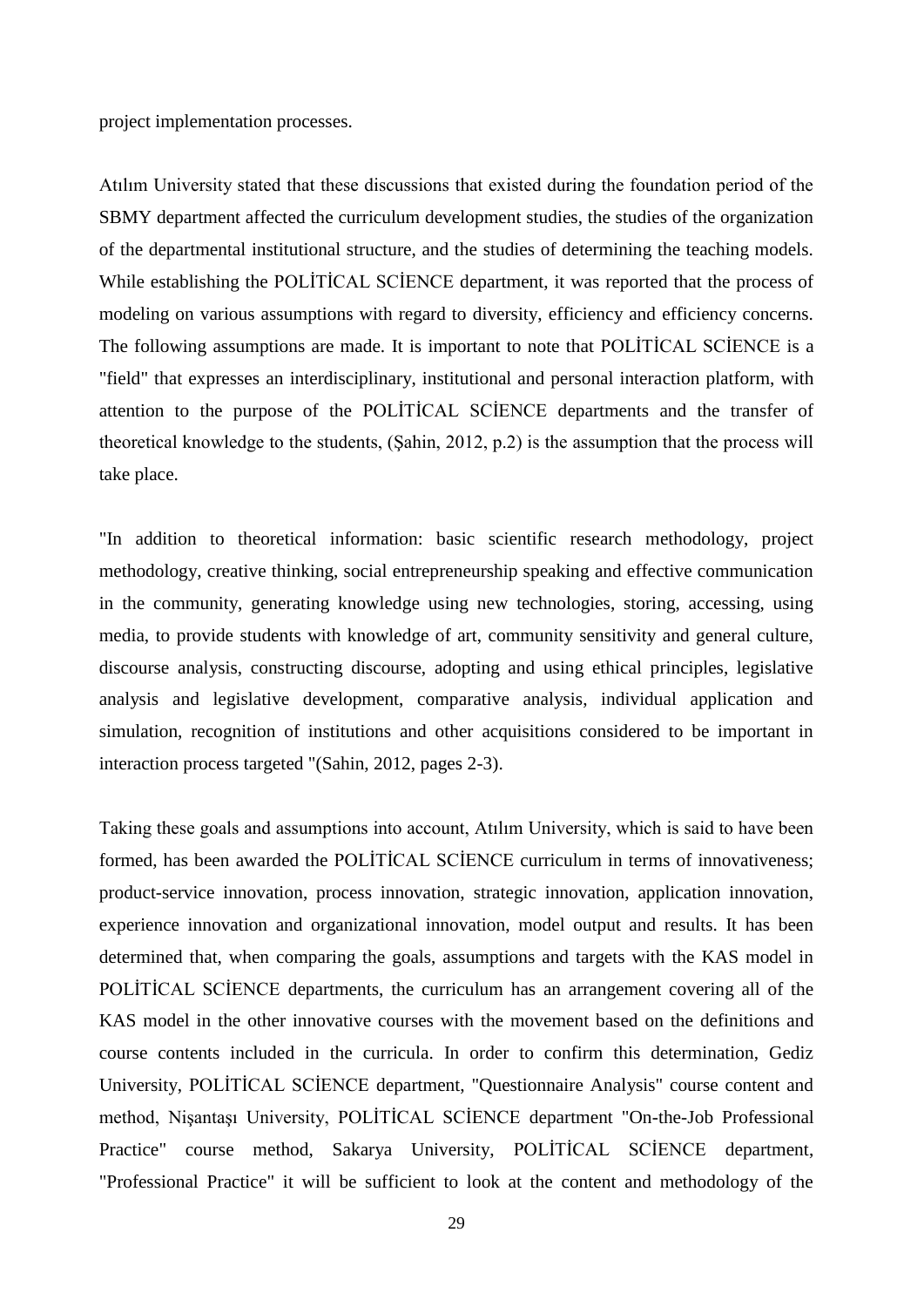course and the methods and content of the other 5 universities with Ondokuz Mayıs University, POLİTİCAL SCİENCE department "Diction and Etiquette" course content and method and the "entrepreneurship" courses determined in the previous section.

KAS, "Innovative and creative teaching methods, observable and traceable product" (Şahin, 2012, p. 4), which is the case of university structure, assumptions, continuity of theory and practice, pedagogical approaches, learning outcomes, use of environmental factors, p.3) the decision to create a special program within the curriculum with the departure from the design exit points and Dr. It has been determined that War Zafer Şahin came up with the suggestion. It has been observed that the methods and curriculum structures used by the academicians under the guidance of the theoretical knowledge as well as the theoretical knowledge of the educational administration and the educational sciences and the scientific acceptances which are present in the educational sciences cause the Atılım University POLİTİCAL SCİENCE department to have an innovative structure. "Application is accurate and useful if it is based on establishment" (Balcı, 2008, p. 204). In this sense, the structure and output of the KAS model, which contains implementation processes based on the establishment, are evaluated.

"Direct objective of the program, theory and the discovery of the ability of Breakthrough University students through the elimination of the implementation gap, improving the skills and development, entrepreneurship, promotion of the use of imagination and enthusiasm, interactive training with the world and Turkey's capability of best practices manual acquisition and eventual Atilim University in Turkey increasing the contribution to the pool "(Sahin, Hamic and Gözcü, 2014, p.161).

In 2009, Atılım University's Public Wisdom Studio, which is a unique example of the achievement of the POLİTİCAL SCİENCE / PUBLİC ADMİNİSTRATİON area with the opening of the POLİTİCAL SCİENCE Program, has been described as a series of eight derusters in a four year undergraduate study. It was said that the program was inspired by "studio," and "Reflective Practices" courses in design, architecture and urban and regional planning, collective decision-making methods, and public administration teaching in recent years (Sahin, 2012, p. 3).

"The aim of the program is to provide students with the opportunity to test the theoretical knowledge and to better understand the subjects, to get to know the social actors before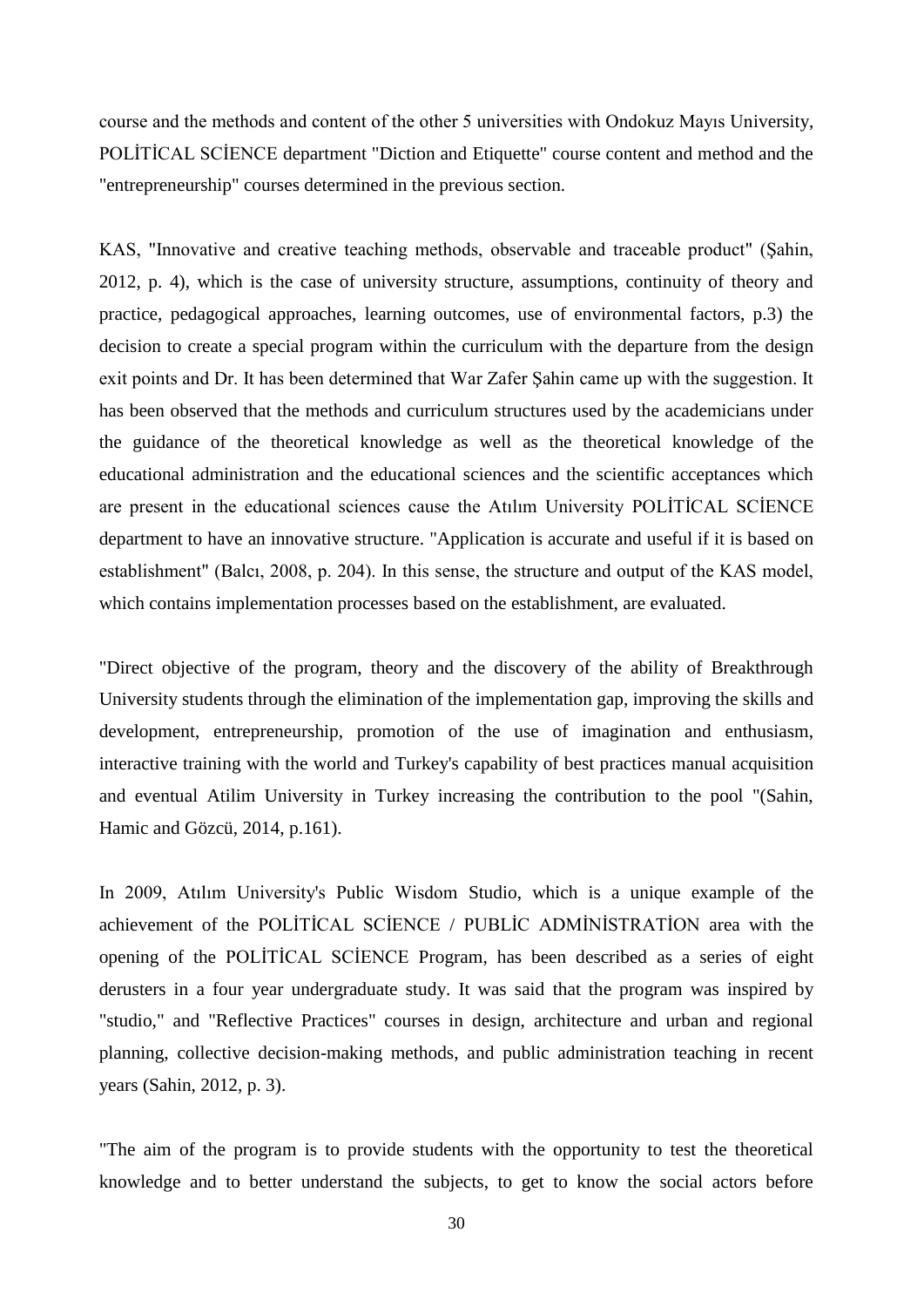graduation, to get social opportunities, to have the internship obligation, to spread the internship to all learning life, Increasing the possibility of cooperation with universities, Increasing the probability of cooperation, Increasing the level of the need of the research of the researcher, Decreasing the discipline itself and increasing the sense of belonging to the university, feeling of privilege, the ability of the learner to acquire specialization as well as theoretical knowledge "(Sahin, 2012, p.3).

In terms of innovativeness dynamics, studies conducted with factors such as the use of both intent, form of activities (cooperation etc.) and ICT (Information Communication Technologies) are taking place in national newspapers as news and in the studies about SBPUBLİC ADMİNİSTRATİON / PUBLİC ADMİNİSTRATİON departments, seems to have begun to be heard. For example, the Islanders (2010), "Rethinking Public Administration of Education in Turkey; In today's Turkey of Public Administration Education Training Needs for Status of Public Institutions entitled "thesis," The students of exactly the KAS lesson that we believe will prepare the daily work life, it would be useful to apply our all the universities in giving PUBLİC ADMİNİSTRATİON training "was found in the determination (Islanders, 2010, pp. 61-62). In this sense, the KAS model is increasingly recognized as an example of an innovative training model as an example of SBPUBLİC ADMİNİSTRATİON / PUBLİC ADMİNİSTRATİON departments and in the fact that it is included in the SBPUBLİC ADMİNİSTRATİON section with a 6 year history and the interest in the project ideas emerging from the research results is increasing and subject to various discussions. However, innovative applications such as KAS have not yet been able to expand enough, alongside mainstream education models such as the school or METU school.

When we look at the content of the KAS model, which exists in the form of eight separate courses, it has been observed that the theoretical learning processes of SBPUBLİC ADMİNİSTRATİON / PUBLİC ADMİNİSTRATİON departments are carried out together with the application processes that are spreading all over the field. In the curriculum, which is included in the curriculum as a compulsory course starting from the first year, students listen and learn practically the practices of the students in the first year with interactive methods, organizational structure, public administration, political processes and creative thinking. , selfconfident, and communication skills in the face of masses. It is aimed to equip the students with knowledge on the basis of the application and to equip them with the minimum knowledge and qualifications in order to participate professionally in the research teams within the framework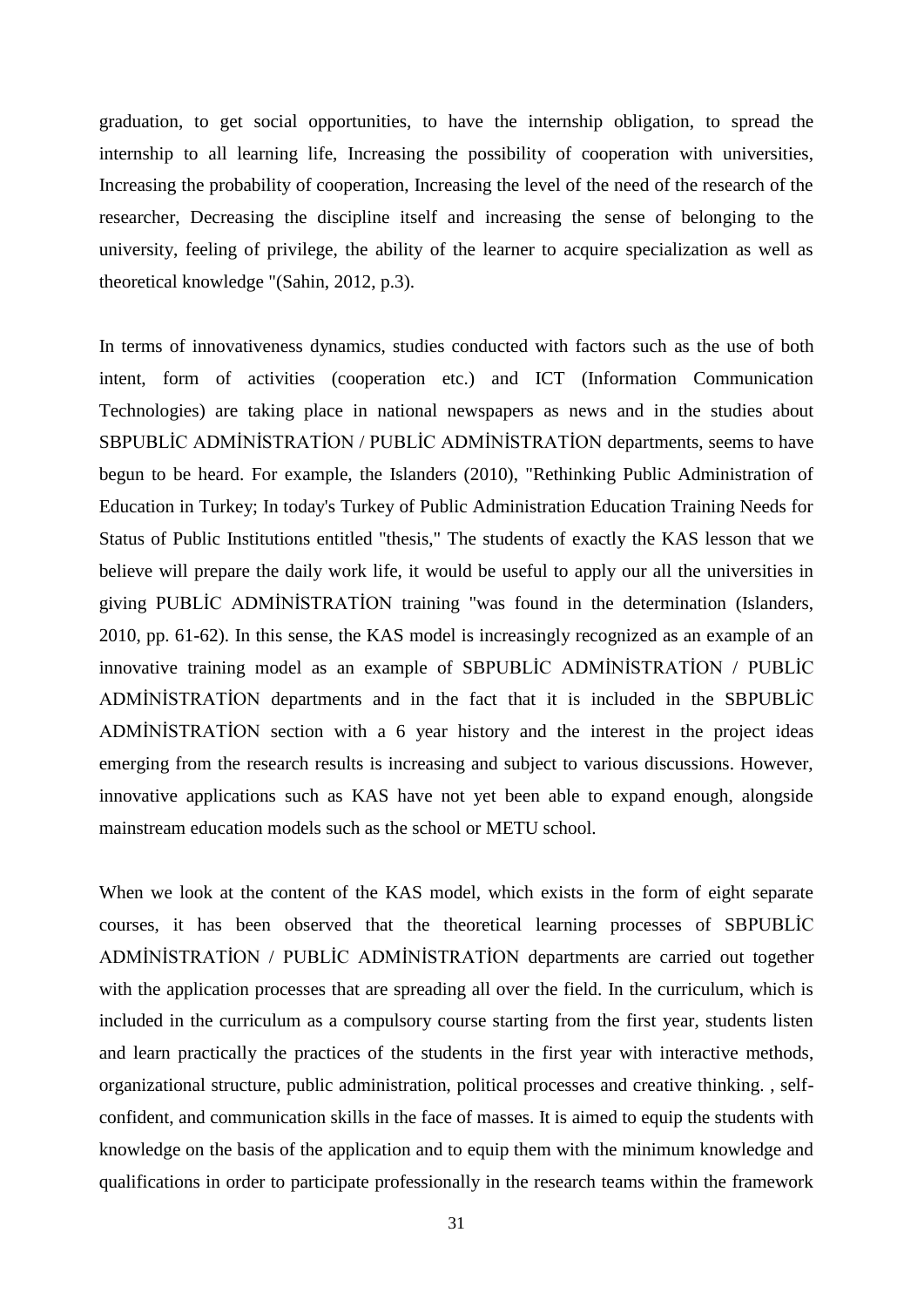of cooperation processes in the first year with the parallel theoretical courses taken by the public administration and the interactive process concerning the current and daily structure of political processes. it seems that the courses have been processed towards the target. If the course content and concrete examples of the process should be given within the framework of KAS 1 and KAS 2 courses given in the first semester; students are taught by basic information and institutions such as the first class (signature / paraf, voting process, ombudsman, x political party ...), learning of the structures of these institutions, their working styles, drama techniques, practice and in situ research methods it is seen that the teaching process has been carried out. Since students are working as a group at the end of this process, they have the opportunity to learn by organizing and managing their own organization, posters and reports, and scientific poster and report preparation skills. Furthermore, with the presentations held at the end of the year, students are equipped with skills such as knowledge transfer and community speaking skills (Şahin et al., 2014, p.161).

"Students are examining a local government unit in the second grade, a professional institution in the third grade, and a central government institution in the fourth grade" (in Turkish, 2015). Second and third year students, who are studying an institution, conduct their research activities in relation to the institution in the first term within the framework of course supervision and guidance. First of all, collective visits are carried out with each institution, the students who will work with the institution, and the process is shared with employees and managers. After the determination of the topics to be investigated in the interviews and the structure of the institution, the students are divided into research groups. It is an important process for the students to learn the methods of research methods and to use the remaining information in the theoretical and practical processes to have both the efficiency of the teaching process and the experience of seeing the lessons shown in SBPUBLİC ADMİNİSTRATİON education, daily life or working life. In this research process, the students make visits to the institute as a group during the first semester and as a group and try to reveal the problems and potentials of the institution within the scientific research method in collecting quantitative and qualitative data. In this process, both the interview experiences with the institutions and the information obtained, as well as the weekly sharing of the information reported on the topic investigated from different sources and discussing on the subject, ensures that all the students who are taking the course know about the work of the different groups and control the process effectively .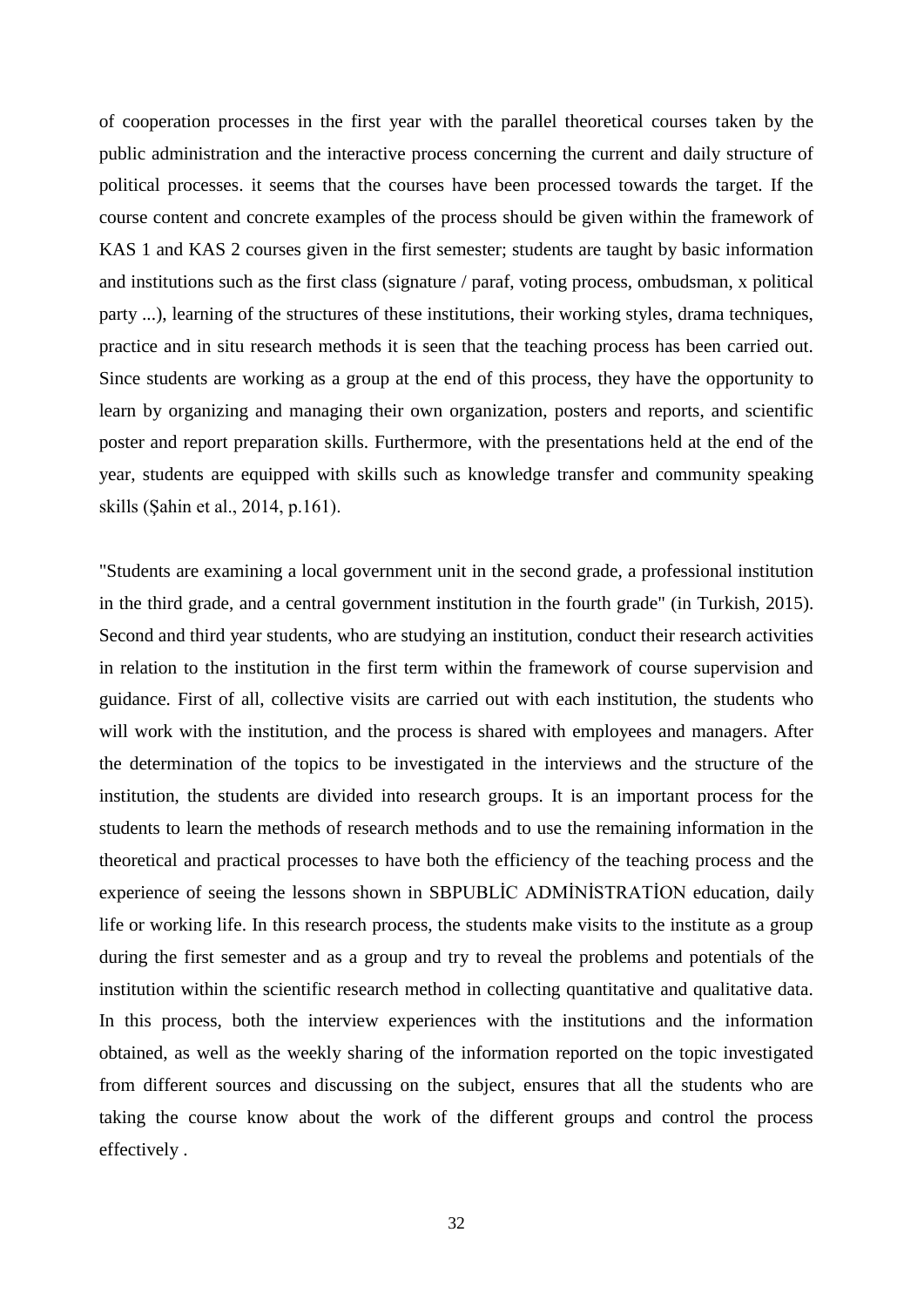For example, during the first semester of the second year, the student examines a municipality and prepares a research report. However, the municipal structure is divided into groups according to different directorships or departments, because students will have difficulty in understanding, even if they are accompanied by academic advisors, by the students at the undergraduate level in a holistic way. A group of researchers working on the organizational structure in institutional structure analysis conducts different processes and methods with a group that investigates the level of service and satisfaction offered by the municipality through various channels and different methods such as the municipality's activity reports, questionnaires and social media platforms. In this sense, the sharing of research findings with other students in lessons every week leads to the fact that the methods are understandable for all groups, and that at least one topic of each group is learned deeply and the other topic in general. The results of the researches conducted as a result of this process are shared by the SBPUBLİC ADMİNİSTRATİON department at the end of the semester through a symposium organized with the participation of institutional representatives who are examined publicly and the research reports of the students are also accessed through the website "kamusalakil.com". Participation in the symposiums organized by the cooperating institution representatives is also an important process in terms of opportunities for the students to present to the representatives of the institution and to confirm the information they learn and to discuss and discuss the results of the researches in addition to the clear and indefinite learning processes in the internship programs.

In the second semester, students who attended KAS-4, KAS-6 and KAS-8 courses are carrying out improvement and development project studies with their research studies, reports and presentations in KAS-3, KAS-5 and KAS-7 courses they have taken for the first time. Students are encouraged to attend the lectures and to have information about all the processes of the related institution, to find opportunities to discuss this information with the year-end symposium, and to form project ideas through creative thinking techniques education. Students who learn project development methodology, students who are exploring the field, gain proficiency in terms of ICT with MS Project software which is taught during the writing and reporting processes of their projects. The students not only for building the institutions they work and collaboration processes they examine different that can be applied by the institution (disadvantaged groups, environmental issues, gender inequality of opportunity etc.). For issues that are expected to compare best practices in the world and Turkey and to work within the framework of a project idea it is expected. In the process of the project, students are expected to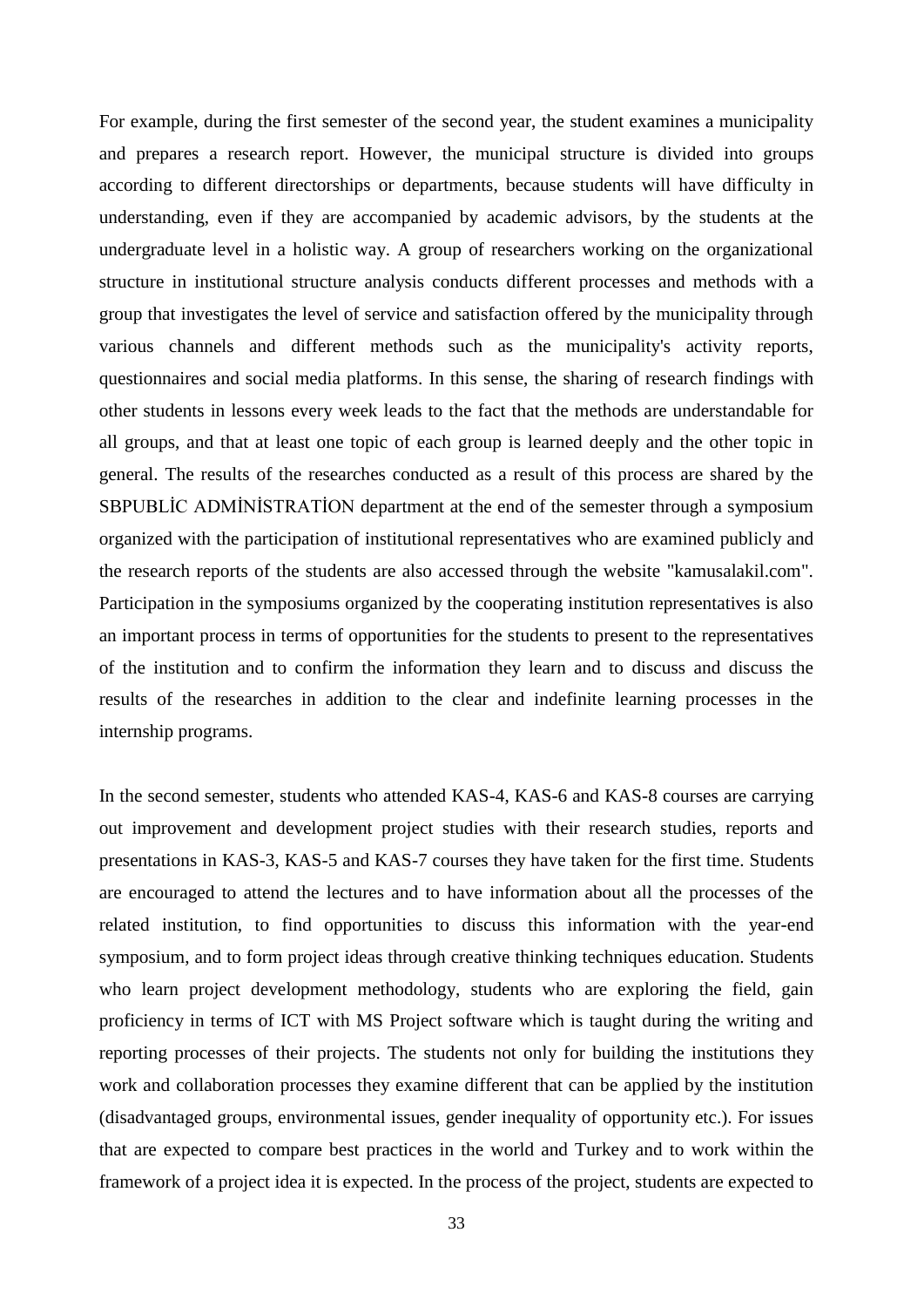form project ideas and content by replacing themselves with an institutional manager who will carry out the project, a company owner who is willing to accept the project, or a nongovernmental organization to share the project with the public. In accordance with the project development methodology, the student who makes weekly deliveries repeats the weekly progress report on how to carry out the necessary action steps to be taken in the project methodology next week, so process management is provided effectively. Each student carries out a project work and shares the delivery step in class every week so that students can exchange ideas and make comparisons during the project process. When the students have completed the process described above in the project files with regard to the project ideas, They have experience in real-life project development including objectives, scope, action plan, cost plan, time plan, human resources plan, quality management plan, procurement plan, risk plan, risk response plan. Each student has a different project idea and project file, and through presentations prepared by the project process, the workshop, which is held at the end of the semester, will openly discuss and present project ideas with participants from the institutions. In addition, posters, research results and project works prepared by the Atılım University Undergraduate Research Project (LAP) are presented to the students, lecturers, public institutions and universities in all departments through the LAP festivals held at the end of each year in the university. organizations and private sector investors and employees. This process is important both to share project ideas with institutional representatives, investors who participate in LAP Festivals, and to establish professional relationships for their careers. (Sahin, 2012, p.4).

This process has been observed to be a process carried out with all the facilities of the university. Basically, all the lectures in the SBPUBLİC ADMİNİSTRATİON department, cooperated institutions, all the departments in the university can contribute to the lessons and research-project development studies conducted under the guidance of the relevant academic members who carry out the KAS application. The various costs that will be incurred during the studies are funded from Atılım University's LAP budget. In addition to this, for example, the SBPUBLİC ADMİNİSTRATİON department student who develops a mobile software project for local administrations can support the faculty of the department of computer engineering of the university (Şahin, 2012, p.5).

Cooperation with the Ministry of Food, Agriculture and Livestock has been carried out in cooperation with Çankaya, Keçiören, Altındağ, Gölbaşı and Yenimahalle Municipalities,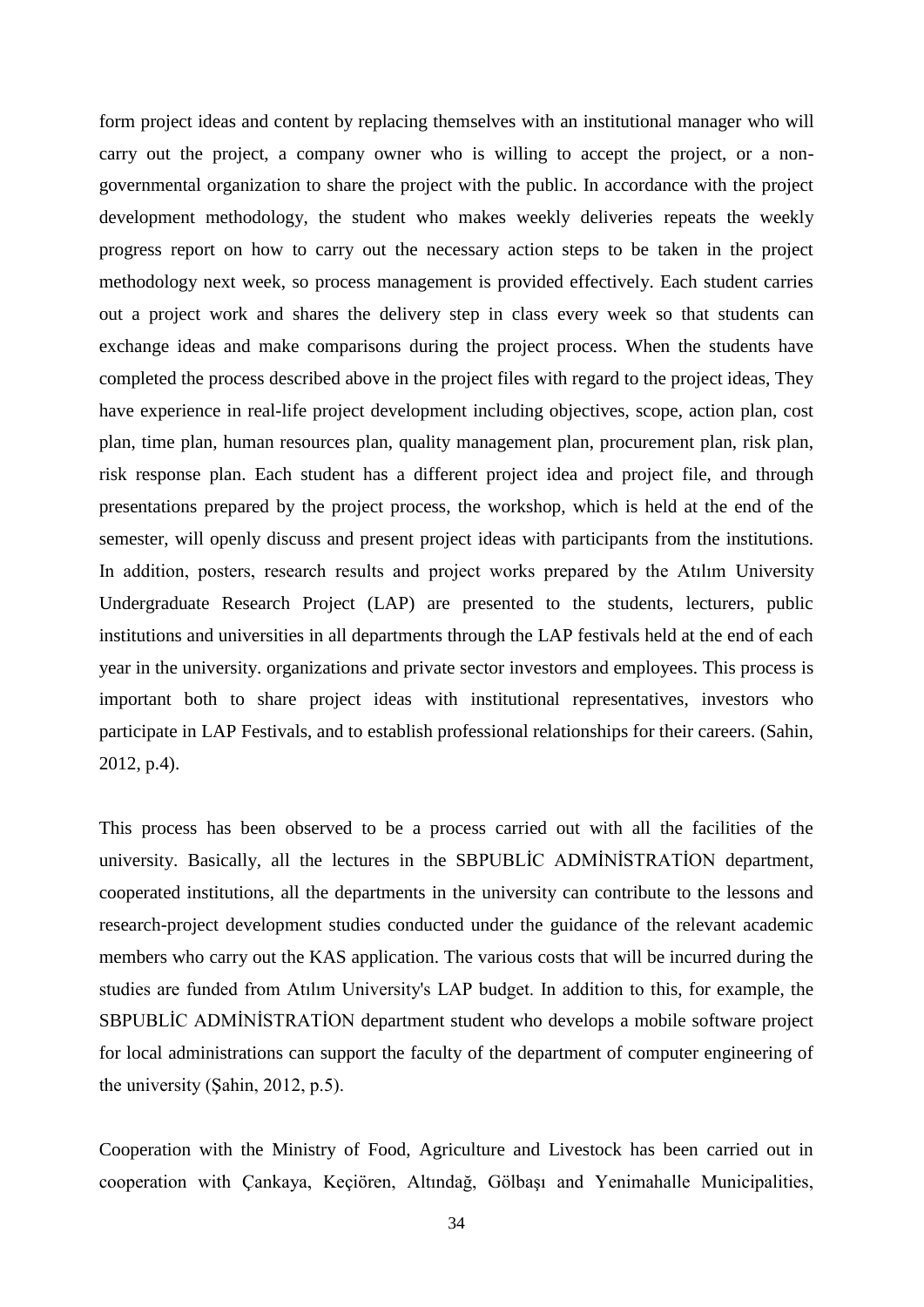Anatolian Organized Industrial Zone, Ankara Chamber of Industry, Ankara Chamber of Commerce, Ankara Development Agency, Soil Crop Office, . The number of reports, presentations and posters prepared for research and project work in this framework has reached 660 (kamusalakil.com, 2015). With the "Innovative Approaches in University-Public Cooperation" Workshop; Turkey Statistical Institute (TUIK), Land Registry and Cadastre General Directorate, Ministry of Health, Çankaya Municipality, Science, Industry and Technology Ministry, Ankara Development Agency, Office of the Auditor, Public Oversight Authority, Vocational Qualifications Authority, Ombudsman Institution, Institute of Turkish Standards Board ( TSE), Turkey Tradesmen and Artisans Confederation (TESK), Small and Medium Enterprises Development and Promotion Agency of Turkey (KOSGEB), the Ministry of Transport, Food, Agriculture and Livestock Ministry, the Prime Ministry Undersecretariat of Public Order and Security, Social Security Institution (SGK) Banking Regulation and Supervision agency (BRSA), Hacettepe University School of Forestry and Water Affairs, Institute of General Directorate of Turkey and Middle East Public Administration (TODAIE), Ministry of Religious Affairs, Ministry of Energy and Natural Resources, the Turkish Patent Institute, the institutions of the ga With 32 participants, the CAS process was shared and discussed. At this point, it is stated that the institutions that will receive the requests through the representatives participating in the workshop organized and will be made to collaborate will determine the outcome of these requests and start the cooperation process and will carry out the research and project studies of the students within the framework of KAS course within the 2015-2016 education year.

As a result of the research results and interviews on the CAS, KAS stated that it does not have only a curriculum-based structure. It has been seen that KAS has a local cooperation platform, a vocational training platform (practical training and institutional training), a university-public cooperation platform, a quality that exceeds the curriculum.

#### **RESULT**

The legislative, executive and judicial powers that make up the state power have been distributed to different organs in order to guarantee the rights and freedoms of the people in the countries governed in a democratic order. In this context, the legislative power is given to the parliament, the executive power judiciary and the judiciary independent courts or courts. Political science is concerned with the executive power of these three forces. In terms of political science, although this situation has a reality in practice and in theory, different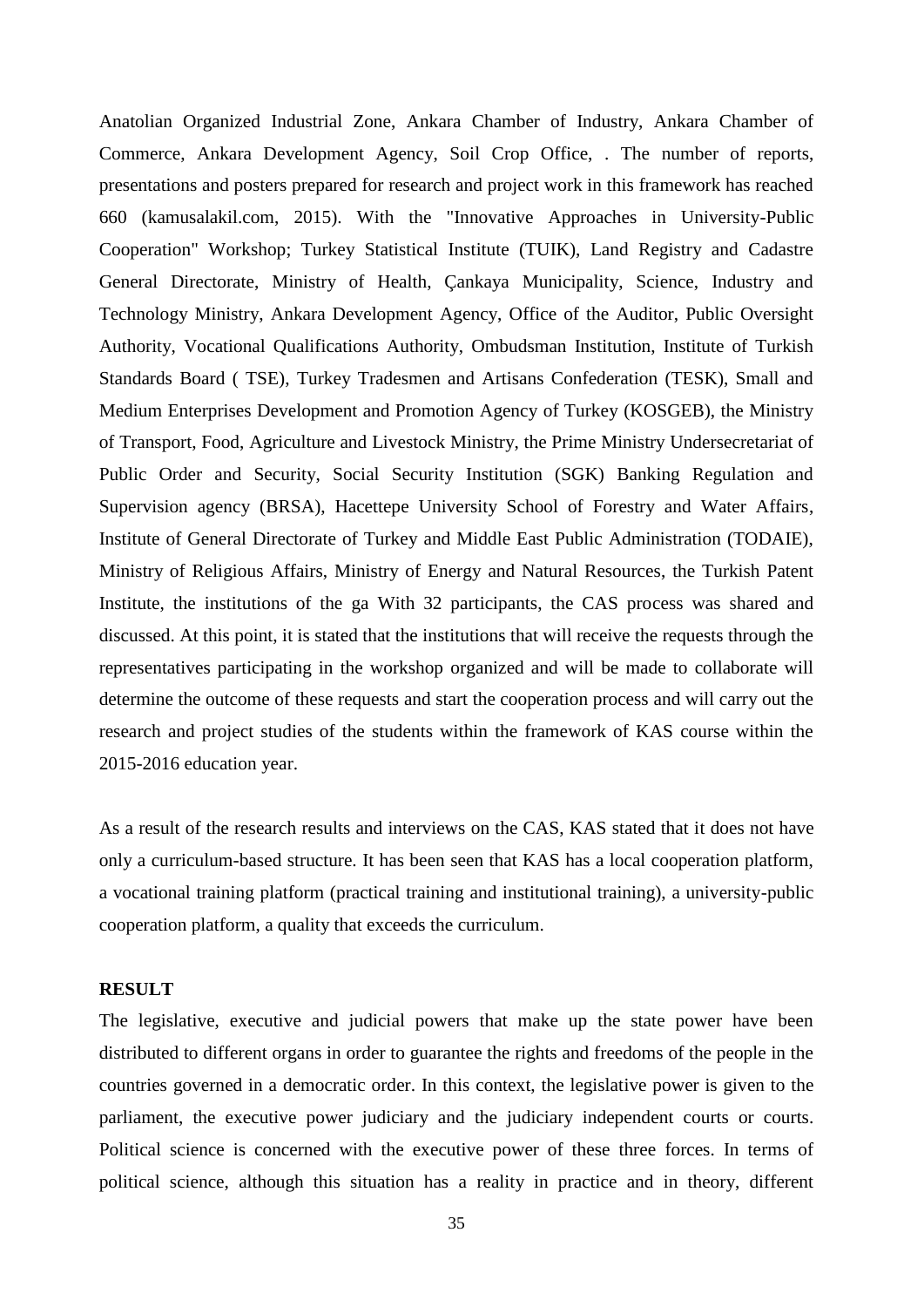interpretations can emerge when politics is accepted as a scientific discipline and when the state is evaluated as a whole.

Above all, the state is gaining wealth as a result of the evaluation of these three forces as a whole. In other words, a state that lacks executive power or does not have a judicial system is questionable as a state. Thus, while it is acceptable to separate the legislative, executive and judicial powers in order to protect the rights and freedoms of individuals and ensure democracy, these three forces constitute elements that should not be separated from each other in the context of the state of the state. When considered in terms of political science, it was a milestone in 1887 that Woodrow Wilson wrote "The Study of Administration" as a scientific discipline. Wilson's basic thesis is to distinguish politics and politics from each other and to study politics in an independent way and make it a discipline. This fiction was accepted according to the conditions of 1887 and this date has passed the literature as the date of the birth of the science of political science. In Turkey, this concept has gained acceptance in the 1950s. This distinction in my mind does not bring too much rational consequence. Because politics and politics are separated from each other and politics and science do not have value, politics and politics are all missing out. With this result, political intelligence is limited to the executive power only within the state forces. Political decision-making has a superior position with the quality of decision-making whereas political science has assumed a passive identity with its practitioner position. The fact that political science is in a purely practicing position constitutes a question (n) in the process of evaluating political science as a scientific discipline. Without questioning the instructions that come to him in an unquestioned manner, it should be debated whether there is an independent discipline or a scientific discipline without considering it and only applying it. Because there is not much choice of counter-party practitioner in politics. Thus, it is not very realistic that political science is regarded as a discipline or a discipline.

The point that is emphasized in the study is the necessity that political science is not regarded as an independent element from politics. The combination of politics and politics brings together an inseparable body. This double-sided application, in other words, the situation that one party has unanimously adopted by the other party, makes a shortage in terms of state administration. Political science has to exist with both decision-maker and practitioner identity. If political science is to be regarded as a scientific discipline, the legislative, executive and judicial powers must be fully embraced and the field of responsibility must be assessed in a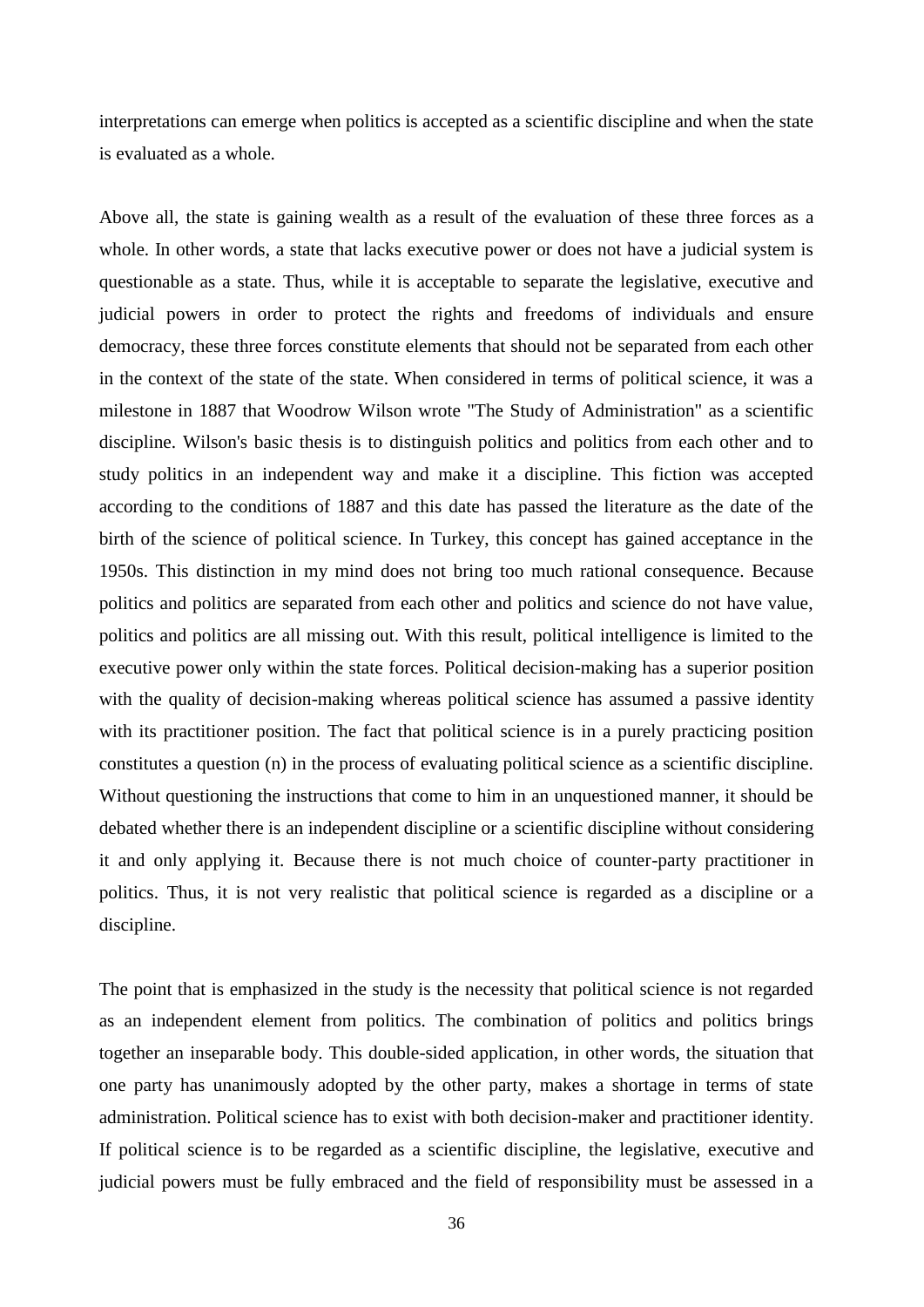framework encompassing these three strengths. In practice, protection of the present situation of the democracy from the perspective of the future will be a rational behavior. In practice, however, the concept of governance, which means the integration of political science with nongovernmental organizations and the concept of multiple governance, must dominate political science applications. In fact, when the scientific aspect of a phenomenon, such as political science, which is both a scientific discipline and a practical one, is examined, the absence of a practical application or lack of suggestions in this respect means that one side of the evaluation of the subject is left incomplete. Therefore, in this study, the emphasis was also placed on the transition from the classical to the managerial understanding of the practice of political science. On the other hand, when examining the scientific direction of a discipline that does not have practice, confrontation emerges only as a concept. Only a theoretical contribution will be made to evaluate a non-applied concept. However, this is not the case for political science. Because we believe that if political science is overcome by scientific complexity, you can also be effective in practice.

As a result, the practice of political science should not be limited by the principle of separation of powers. In the present of political science, a structure that focuses on citizen-focused, local governments and civil society elements needs to be established. This can be done by giving management a sense of governance by giving up the classical practices in management. Governance brings together a sense of government in which citizens, the state, civil society and the private sector come together to form a democratic order.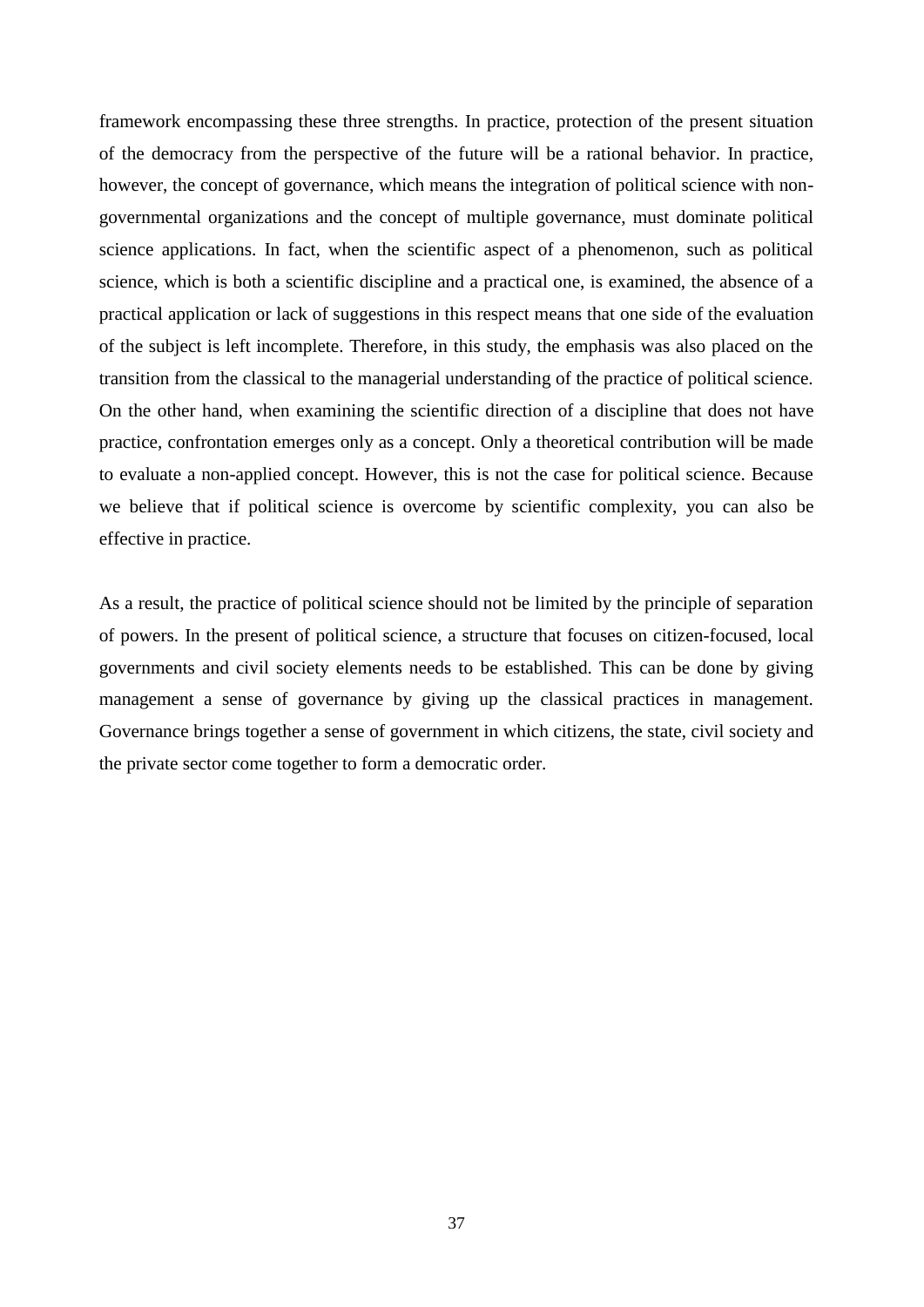#### **References**

Abay, Ali Rıza. "Sivil Toplum Ve Demokrasi Bağlamında Sivil Dayanışma Ve Sivil Toplum Örgütleri", 3.Ulusal Bilgi, Ekonomi ve Yönetim Kongresi, 24-26 Kasım 2004, Eskişehir, s. 271-281.

Adıgüzel, Şenol. "Yerel Düzeyde Yönetime Katılım ve Yerel Yönetim Sürecindeki İşlevleri Açısından "Yerel Gündem 21": Malatya Belediyesi Yerel Gündem 21 Örneği", Çağdaş Yerel Yönetimler Dergisi, Cilt: 12, Sayı: 1, Ocak 2003, s. 45-63.

Aslan, Mehmet ve Gazanfer Kaya. "1980 Sonrası Türkiye'de Siyasal Katılımda Sivil Toplum Kuruluşları", Cumhuriyet Üniversitesi İktisadi ve İdari Bilimler Dergisi, Cilt: 5, Sayı: 1, 2004, s. 213-223.

Aydın, Ahmet Hamdi. Yönetim Bilimi Fonksiyonlar-Teoriler-Yaklaşımlar, Güncelleşti- rilmiş ve Genişletilmiş 5. Baskı, Seçkin Yayıncılık, Nisan, Ankara.

Bayram, Ahmet Kemal ve Kerim Çınar (2007). "İktidar Ve Siyasetin Gölgesinde Bü- rokrasi Ve Demokrasi İlişkisi: İdealler, Zorunluluklar, Gerilimler", Afyon Kocatepe Üniversitesi Sosyal Bilimler Dergisi, Cilt: 9, Sayı: 1, Haziran 2013, s. 11-24. Çaha, Ömer. Aşkın Devletten Sivil Topluma, Beşinci Baskı, Orion Kitapevi, Ankara 2012.

Çevik, Hasan Hüseyin. Kamu Yönetimi Kavramlar-Sorunlar-Tartışmalar, Gözden Ge- çirilmiş 2. Baskı, Seçkin Yayıncılık, Ankara 2012.

Dahl, Robert A. . "The Science of Public Administration: Three Problems", Public Administration Review, Vol.: 7, No: 1, Winter 1947, pp. 1-11.

Demir, Fatih. "Bürokrasi-Demokrasi İlişkisi ve Bürokratların Seçilmişlerce Kontro- lü Sorunu", Celal Bayar Üniversitesi İktisadi ve İdari Bilimler Fakültesi Yönetim ve Ekonomi Dergisi, Cilt: 18, Sayı: 2, 2011, s. 63-84.

Dursun, Davut. Siyaset Bilimi, Gözden Geçirilmiş 6. Baskı, Beta Yayınevi, İstanbul 2012.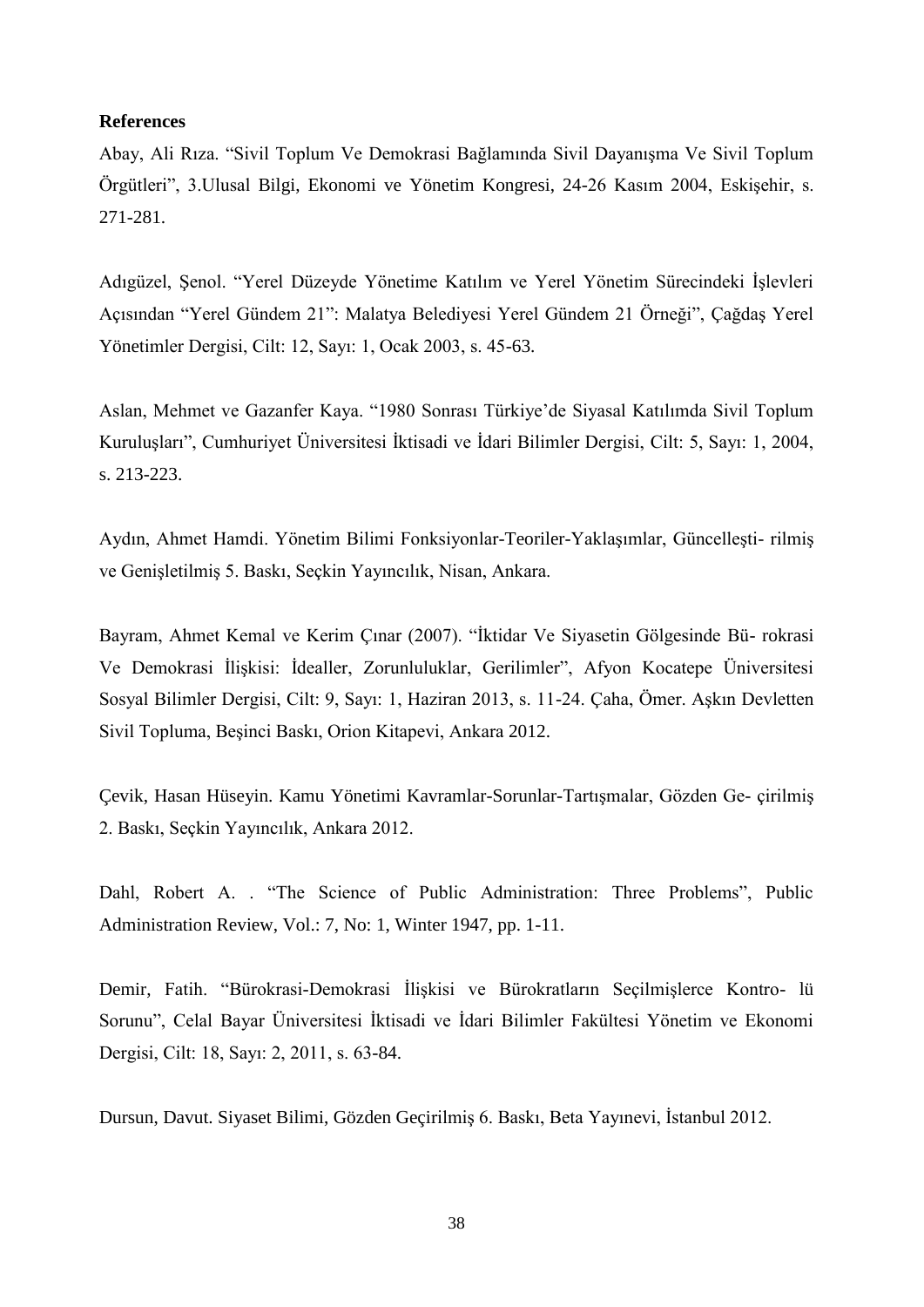Eryılmaz, Bilal . Kamu Yönetimi Düşünceler-Yapılar-Fonksiyonlar-Politikalar, Genişletilmiş ve Gözden Geçirilmiş 5. Baskı, Umuttepe Yayınları, Kocaeli 2012.

Gökçe, Orhan ve Ali Şahin. "21. Yüzyılda Türk Bürokrasisinin Sorunları ve Çözüm Önerileri", Selçuk Üniversitesi İktisadi ve İdari Bilimler Fakültesi Sosyal ve Ekonomi Araştırmalar Dergisi, Sayı 3, 2002, s. 1-27.

Güler, Birgül. "Nesnesini Arayan Disiplin: Kamu Yönetimi", Amme İdaresi Dergisi, Cilt: 27, Sayı: 4, Aralık 1994, s. 3-19.

Hocaoğlu, Durmuş. "Demokrasi, Kameralizm ve Osmanlı'daki Etkileri", Yeni Tür- kiye Dergisi, ISSN 1300-4174, Yıl: 3, Sayı:18, Kasım-Aralık 1997, "Sivil Toplum" Özel Sayısı, Ankara 1997, s.375-381.

Kalfa, Ceren. "Kamu Yönetimi Disiplininin Gelişimi Ve Kimlik Tartışmaları", Sü- leyman Demirel Üniversitesi İktisadi ve İdari Bilimler Fakültesi Dergisi, Cilt: 16, Sayı: 1, 2011, s.403- 417.

Oktay, Ercan ve Serife Pekküçüksen. "Yerel Yönetimlerin Demokratikleşmesinin Bir Aracı Olarak Sivil Toplum Kuruluşları -Türkiye İçin Kısa Bir Değerlendir- me-", Karamanoğlu Mehmetbey Üniversitesi İktisadi ve İdari Bilimler Fakültesi Dergisi, Yıl:11, Sayı:16, Haziran 2009, s. 172-186.

Önen, S. Mustafa. "Kamu Yönetiminde Değişim: Yönetimden Yönetişime Dönü- şüm", Küresel Değişim ve Demokratikleşme: Turgut Özal Uluslararası Ekonomi ve Siyaset Kongresi-II, 19-20 Nisan 2012, s. 868-893. (http://iys.inonu.edu.tr/webpanel/dosyalar/1427/file/MustafaOnen.pdf, Erişim Tarihi: 02.07.2014)

Ömürgönülşen, U ve Öktem, M.K. (2004), II. Kamu Yönetimi Forumu (KAYFOR II) Bildiriler Kitabı, Hacettepe Üniversitesi İktisadi ve İdari Bilimler Fakültesi Bilimsel Seri: 35, Ankara.

Öner, Şerif. "Sivil Toplum Kuruluşlarının Yerel Demokrasi ve Katılım Algılama- ları", Çağdaş Yerel Yönetimler Dergisi, Cilt: 10, Sayı: 2, Nisan 2001, s. 51-67.